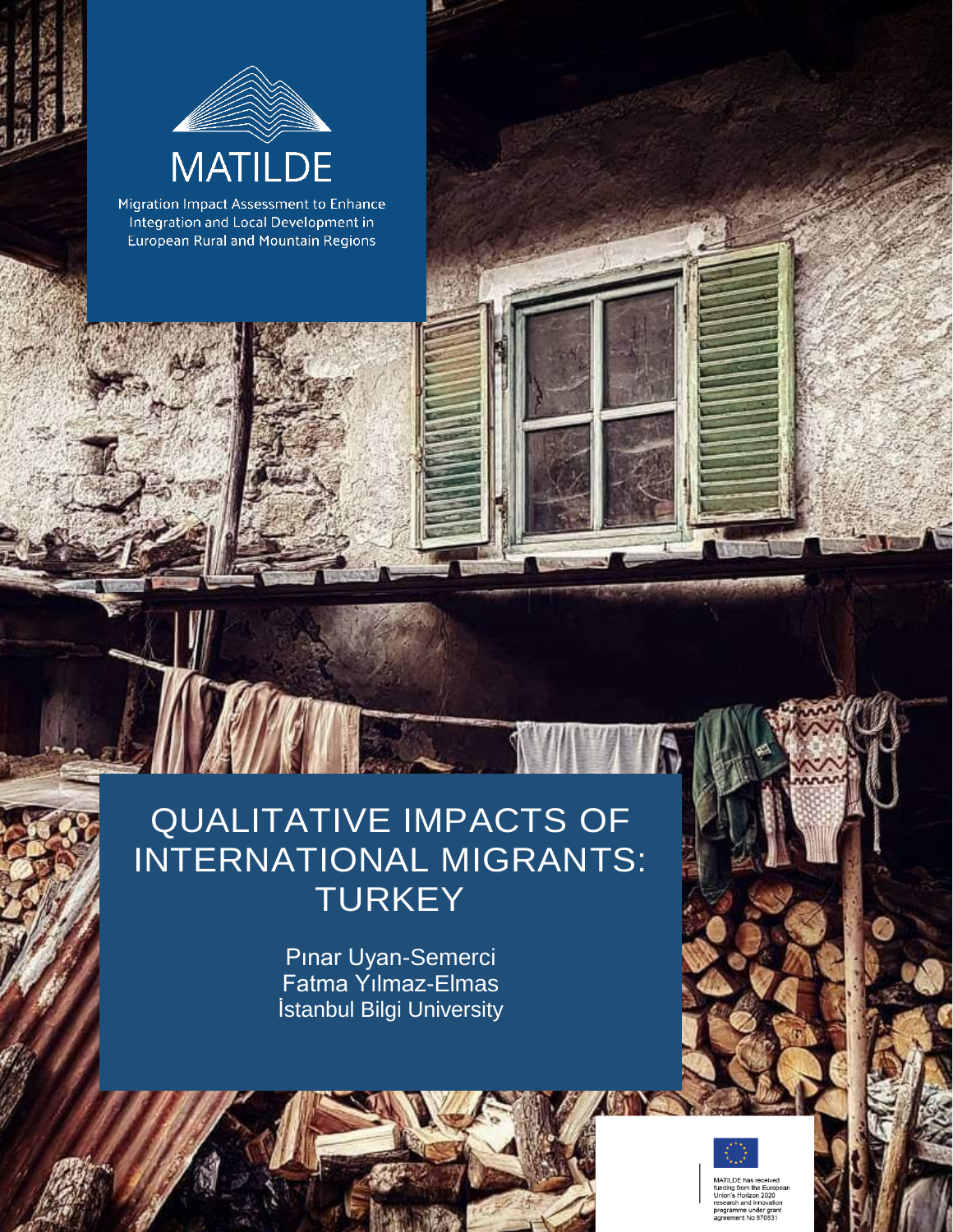



#### **Call: H2020-SC6-MIGRATION-2019 Work Programmes:**

- H2020-EU.3.6.1.1. The mechanisms to promote smart, sustainable and inclusive growth
- H2020-EU.3.6.1.2. Trusted organisations, practices, services and policies that are necessary to build resilient, inclusive, participatory, open and creative societies in Europe, in particular taking into account migration, integration and demographic change

**Deliverable 3.3 –** Country report on social impacts focusing on qualitative impacts of TCNs arrival and settlement. Turkey

**Authors:** Pinar UYAN-SEMERCI and Fatma YILMAZ-ELMAS

**Approved by Work Package Manager of WP3:** Jussi Laine, UEF (30.04.2021) **Approved by Project Coordinator:** Jussi Laine, UEF (30.04.2021) **Approved by Scientific Head:** Andrea Membretti, UEF (30.04.2021)

**Cover picture credits:** Christopher Thompson

**University of Eastern Finland: Joensuu, April 2021**

#### DOI[: 10.5281/zenodo.5905785](https://doi.org/10.5281/zenodo.5905785)

This document was produced under the terms and conditions of Grant Agreement No. 870831 for the European Commission. It does not necessary reflect the view of the European Union and in no way anticipates the Commission's future policy in this area.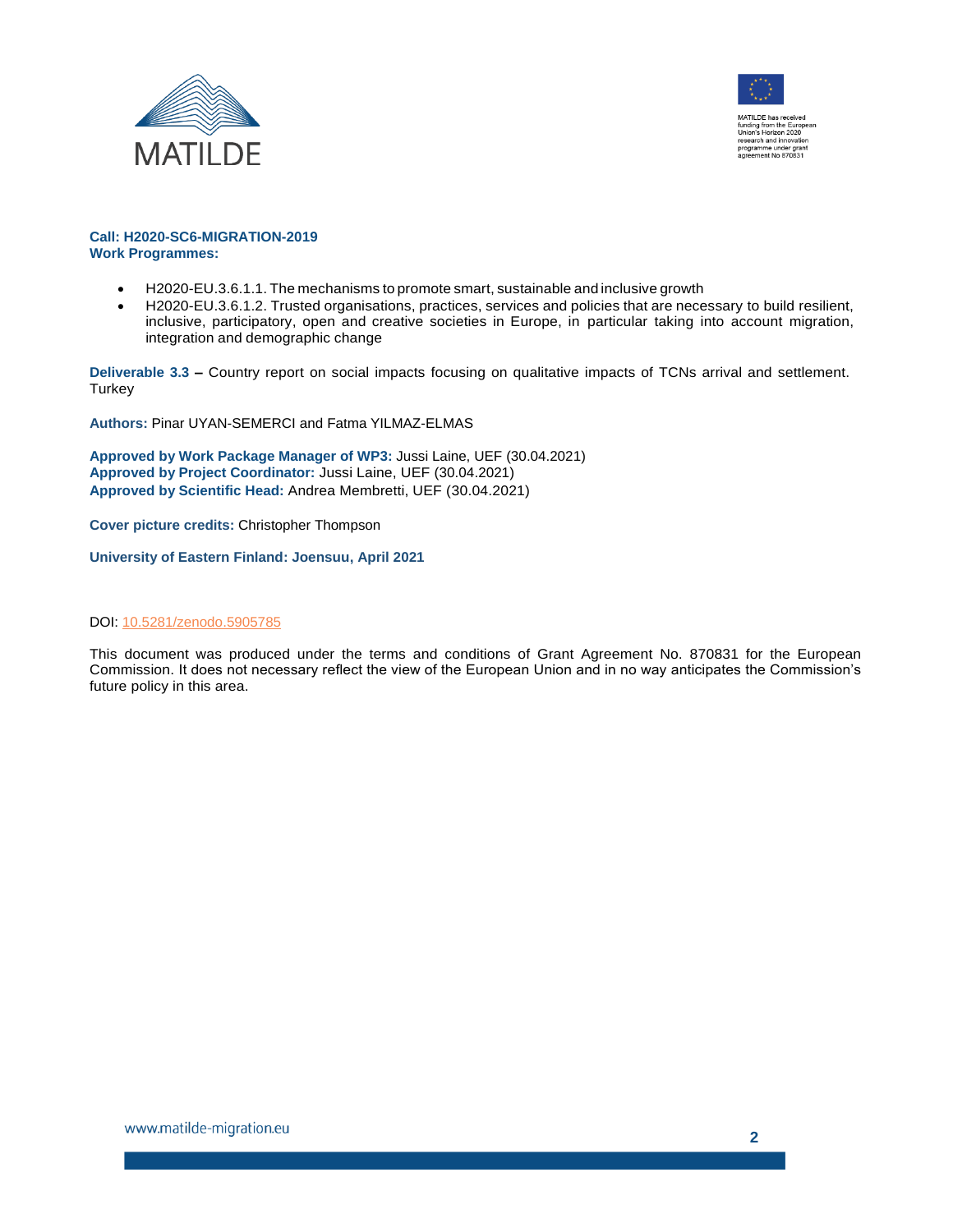# CONTENTS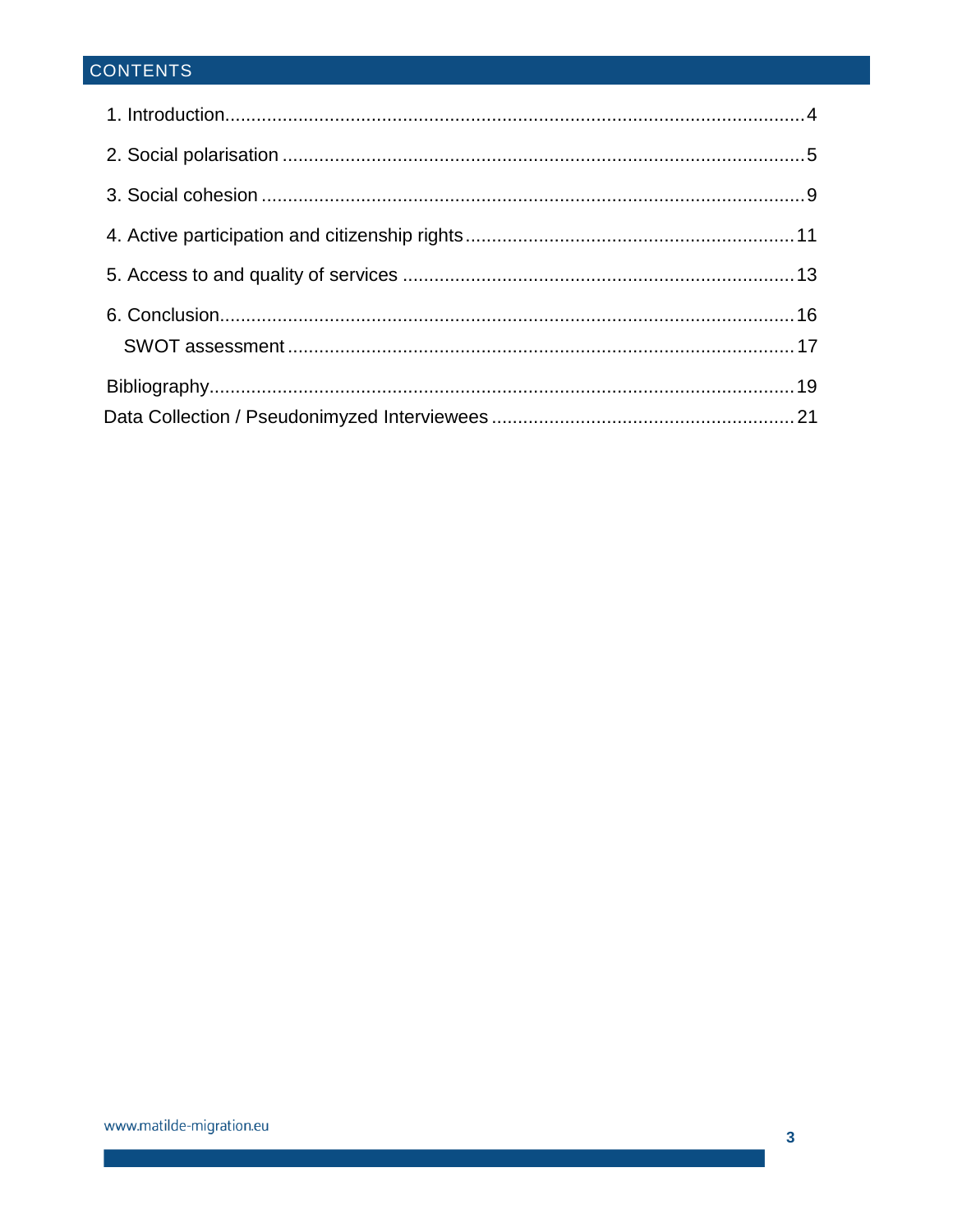#### <span id="page-3-0"></span>1. INTRODUCTION

As of February 24, 2021, the total number of Syrians in Turkey in the status of temporary protection is more than 3,6 million, and with the other international migrants, the country hosts more than 4 million foreigners (DGMM, 2021). This has a huge impact on the lifeworld of everyone living in Turkey and leads to a change in the public administration of the country. Thus, to what extent it is recognized is still questionable.

Syrians, first as accepted as *guests*, are granted the "temporary protection" status in 2014 by Act No. 6458 on Foreigners and International Protection and Temporary Protection Regulation (AFIP). With this regulation, the right to health, education, access to labour market, social assistance, and interpretation services become possible in the provinces they are registered but to what extent these rights turn into capabilities needs scrutiny. In Turkey, there existed already inequalities and regional development gaps which have caused limitations on the capabilities of its citizens (Karatay et. al., 2016), faces many problems: poverty; informal economy; child labour, and access to qualified education for all (Uyan-Semerci et. al., 2013; 2014 and Uyan-Semerci & Erdogan, 2017). Yılmaz (2019) concludes that although the current situation in Turkey can no longer be treated simply as emergency, humanitarian assistance programs and the implementation of different policies and projects are provided in sense of emergency support to Syrians. Unfortunately, this is still a valid observation. The role of the public sector, including municipalities, increases especially in social assistance and health care. Local authorities cooperate with international organizations and civil society organizations to provide free services. Thus, competition among the most vulnerable groups concerning social assistance and job opportunities in the informal labour market creates further tensions, even before COVID-19.

Syrians are still not regarded as a permanent part of the current and future society in Turkey. An important reflection of this lack of future perception results in not learning the Turkish language, particularly by women and the elderly population. For children and youngsters, the difficulty is not about learning the language, but rather, poverty, bullying, and exclusion. For harmonization, there is still a long way to go.

In order to assess the effects of TCNs arrival to and settlement in the region, Bursa and local Karacabey, and to analyse migration-related social policies and governance related to TCNs integration process, 23 stakeholders (including ministries as well as their affiliated public administrations, municipalities, international umbrella organization, NGOs, institution operating on asylum and refugee care, education, and training institution, and individual researcher) with around 50 people (including policy implementers, public officers responsible for beneficiary relations/livelihood program/protection program/refugee liaison, representatives of professional associations as well as practitioners such as trainer, health mediator, a doctor in charge with migrant healthcare, nurse, clinical psychologist and/or sociologist) contacted for the data collection request. Although three of the contacted people showed interest at first and the interviews were already scheduled, they had to be cancelled afterward because they did not get upper-level official approval/permission. Two of the contacted stakeholders, operating as NGOs at the regional level Bursa, refused to participate in the field research. In addition, the Bursa Provincial Directorates and Karacabey District Directorates of some public administrations affiliated with different ministries had to be excluded from the data collection process primarily due to their request for an additional official approval at the ministerial level. Although we have official confirmation and approval from the Ministry of Interior to conduct the research in the field, their request for additional official approval from different ministerial was challenging. It takes several weeks due to the official procedures, and at the time of writing this report, our requests are still being in the process of evaluation.

After all, regarding the migration-related social policy analysis, in-depth interviews with nine different actors/stakeholders were conducted at national (Turkey), regional (the province of Bursa) and local (Karacabey) levels during February and March 2021. Three of them were carried out as group interviews/small focus group with the participation of either two or three different people (Please check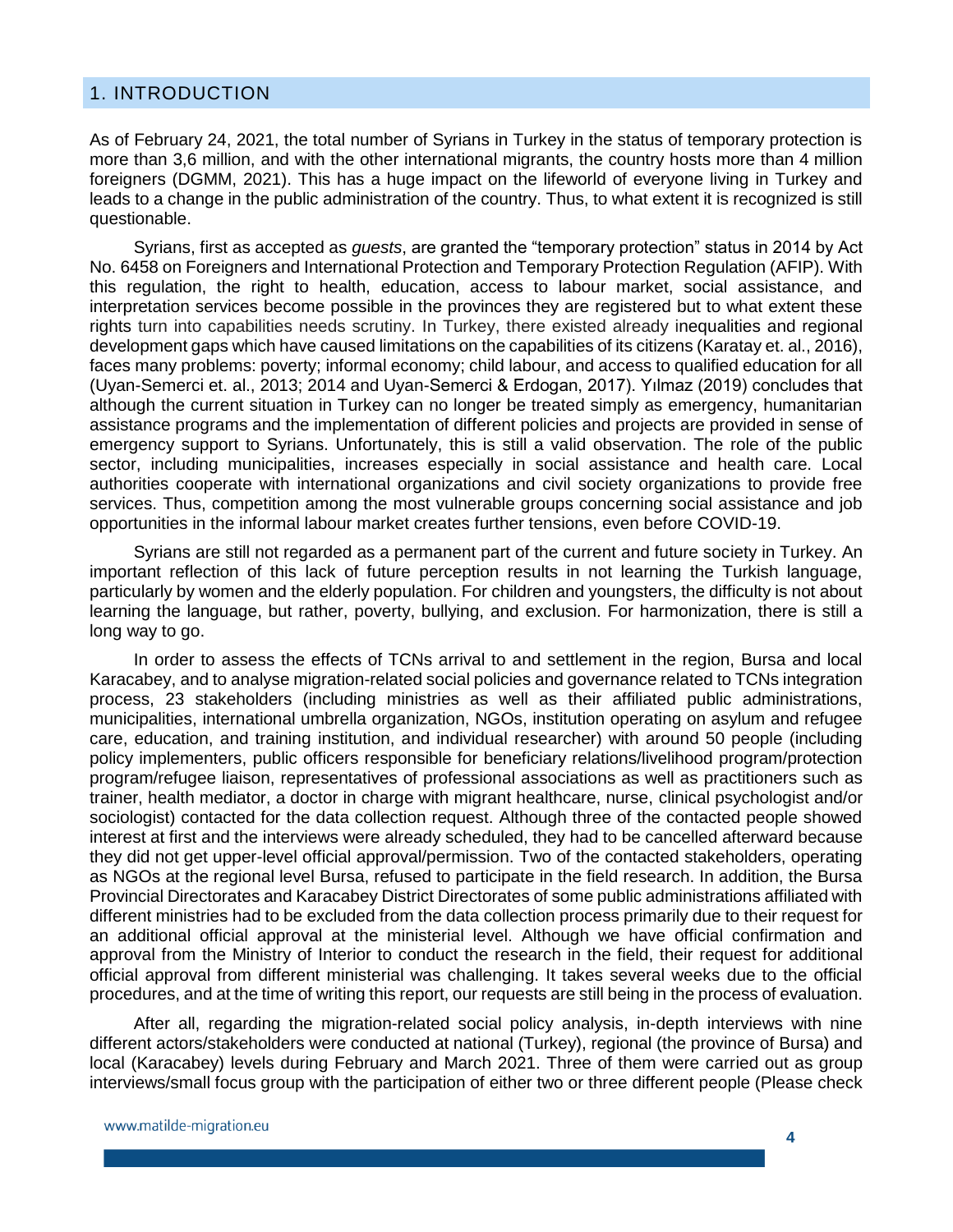out the Data Collection Plan attached at the end of the report to see the details about pseudonymized interviewees). Because of the existing Covid-19 conditions, it was not possible to visit their offices and/or arrange focus group meetings with participants from different organizations, these group interviews give us the possibility to learn more about the field with different expertise's views from the same institution/organization. In order to understand processes and practices in terms of healthcare services especially in rural areas, we also carried out 1 focus group with the participation of seven interviewees, having the job titles of either nurse and/or health mediator in the region, particularly serving in the agricultural areas, mobile health service to seasonal agricultural workers.

Due to the Covid-19 pandemic, all the interviews were conducted remotely by using the Zoom conferencing tool. After having received the interviewees' consent, all interviews except one policy implementer (*Informant 12*) were audio-recorded. Afterward, they were transcribed verbatim and were analysed using thematic analysis. We also utilized the information gained from the first interview series already conducted between October and December 2020 for Deliverable 3.1 therein this report. In this regard, 8 additional interviews with the participation of 10 people from different stakeholders had been carried out during the previous round.

Although very few Afghans and Iraqi Turkmens were mentioned, TCNs in Bursa are almost all Syrians and how they live, work; how they exercise their cultures, customs and to what they have access to rights and furthermore to what extent they are able to participate in decisions that affect their lives, and overall, their wellbeing are tried to be reflected based on the interviews and focus group analysis. Thus, as expected, these interviews reflect the views of people who are working in the field and some share the perception and concern of the local population, and some, with different experiences, are advocates of migrants/refugees and their rights.

In order to understand both the positive and negative impact of immigration on the functioning of the society the following headings: social polarization; social cohesion; active participation and citizenship rights, and access to and quality of services are elaborated respectively.

#### <span id="page-4-0"></span>2. SOCIAL POLARISATION

l

The findings of our earlier research on the perceptions towards Syrians show that there is a large – unfortunately negative – consensus in the Turkish public opinion, which polarizes almost every issue along with party identity (Erdoğan and Uyan- Semerci 2018)<sup>1</sup>. The existing anti-immigrant attitude is mostly framed as a threat to the economic wellbeing of the Turkish citizens and a threat to lifestyle (Uyan-Semerci and Erdoğan 2016; 2020).

Income inequality across socio-economic groups and the co-existence of different ethnic groups and minorities have been important problems in Turkey. Thus, with the arrival of Syrians, the country also has been experiencing a new reality in which "social cohesion", the first time its history, for refugees whose numbers exceed 3,6 million. "The concept of Syrian itself is like a curse at school" is stated by Informant 16 (*National level, research facility)*, a very striking quote one of the authors of this report already heard during a training she conducted on migration. The same informant underlined the fact that there is not enough contact and she said, "those prejudices are not broken without contact anyway".

Competition among the most vulnerable groups with respect to social assistance, access to rights and job opportunities in the informal labour market create tensions, this point is repeated by almost all informants:

*"Because in the first wave of migration, all social assistance was directed to Syrians. And needy local people could not benefit from this. But it has been overcome immediately after a year, with the transfer of other sources."* (Regional level, asylum and refugee care, Informant 17)

<sup>1</sup> For the findings of the Dimension of Polarization in Turkey 2020, please see https://www.turkuazlab.org/en/home/.www.matilde-migration.eu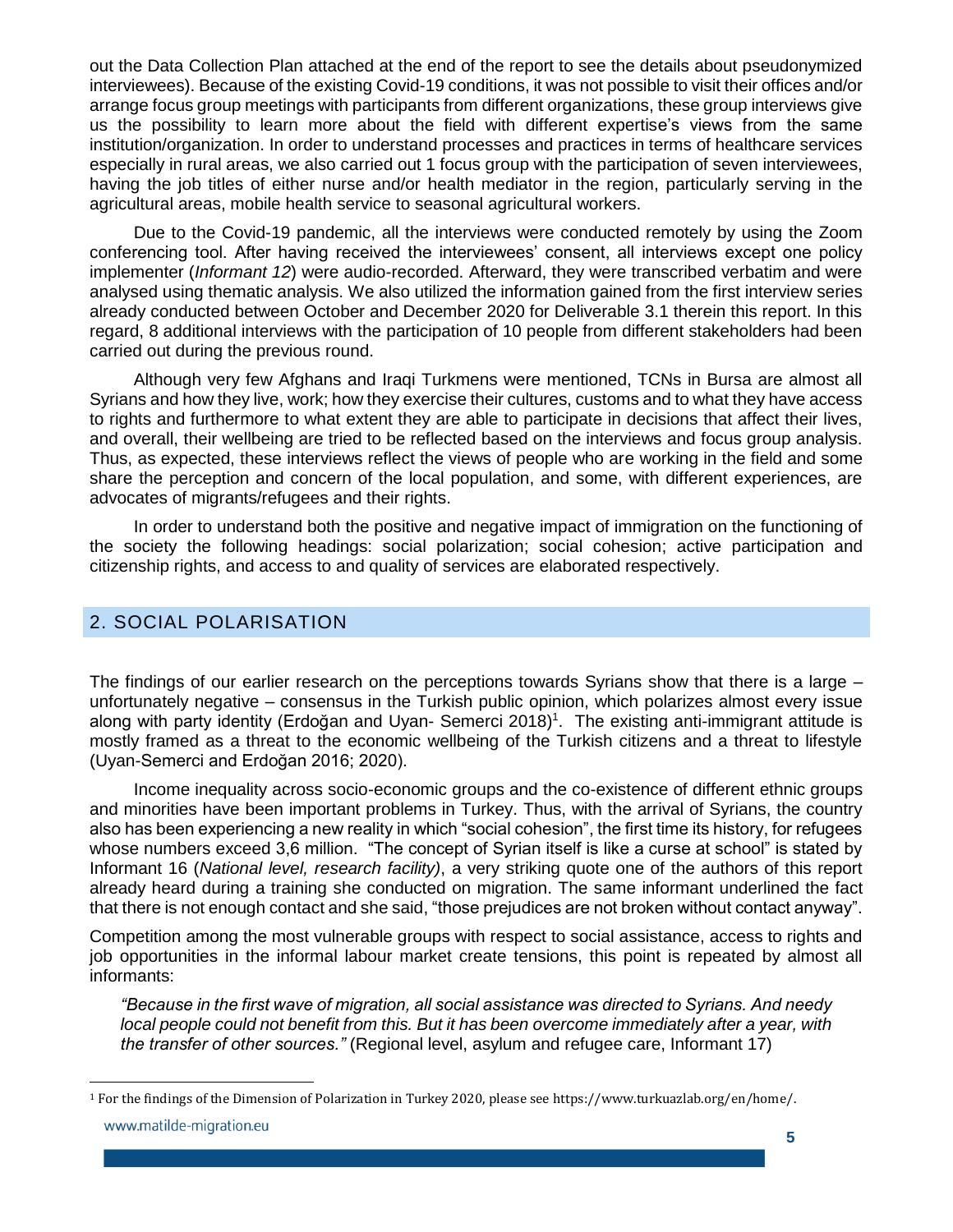As stated for the seasonal agricultural workers in Karacabey, to what extent they are welcomed may change from one village to another. The inhumane living and working conditions of the seasonal agricultural workers and their families do not easily change (Uyan-Semerci et al 2014; Uyan-Semerci and Erdoğan 2017), from infrastructure to child labour, seasonal agricultural workers are one of the most vulnerable groups in Turkey. Thus, acceptance of low wages, accepting lower daily wages than Turkish citizens create further tension. Due to the pandemic, fear and to increase the distance contribute to this tension:

*"Seasonal agricultural workers have not arrived yet when we visited the tent areas at the very beginning of the project. It was April. We were in contact with the local people living in the village and the headman. At that time, we had such reactions. Let the state care for its people first, unfortunately. You look after the local people living here first. For this reason, we spent time in villages for 3 or 4 months of the year with the villagers" (*Regional level, international umbrella organization, FocusGroup1a).

Seeing the economic difficulties in Turkey as the main source for prejudice, Informant 9b argues that contributions to the textile sector, or food culture need to be stated as a positive development: "Because, in general, one of the biggest obstacles between immigrants' harmony with the local population is the prejudiced "they took our jobs away" judgment. Because of this judgment, people are actually not willing to accept Syrians, and they may even fall into a resilient position for such reasons". (*National & Regional levels, NGO, Informant 9b)* Furthermore, misinformation contributes to negative attitudes and prejudices. Misinformation on the available services and rights and misinformation on the budget that is spent all increase social tension:

*"Misinformation is created, to give an example, Syrians enter the university without an exam, they get a salary, and so on. People's prejudices somehow turned into hatred because it*  could not be clarified properly. The economy is still very bad.". (National level, NGO, Informant 10)

*"When it is said that we have spent so much money for refugees and that this year's gross national product has actually dropped, this actually shows whom to blame…In other words, the source of the money spent for this example is not specified, it is not specified where it is made or whose money, what is it, where it comes from, so the local people are generally having problems in knowing to the source, but it is regarded as money taken from our own pocket. This is the perception."* (Informant 9b)

Bursa, "a city which has a memory of migration" is a common saying that contributes to a dialogue with the institutions in terms of "harmony". However, migrant groups who have settled in the region long before Syrians also have negative attitudes:

*"I do not know how to express this, but currently the most discriminated group is Syrians. Not speaking the language definitely has an effect. Their latest arrival definitely has an effect. Interestingly enough, because there is a conflict between immigrant groups. It is not as if we are immigrants and they are also immigrants, we understand each other, but there is a situation where immigrants do not want each other. … Municipality, municipal officials told us that there were many Romanian citizens and Syrians in that district, but this situation caused violence in many more districts. So not only the exclusion of Romans who are Turkish citizens, so by all Turkish citizens have systematic racism against the Syrians. Unfortunately, we witnessed too many such acts of violence in the local area of Bursa. It seems too much to us, "my child was going to school, he doesn't want to go to school anymore because of his peer bullying". Here we changed three schools, it is always the same thing, my children do not go to school anymore. Or here we are, not one, not two, but five or six times, we changed addresses, moved from home; Unfortunately, in Bursa, we come across the statements that we were systematically subjected to psychological or physical violence in every neighbourhood we visited, we cannot stand it anymore."* (National & Regional levels, NGO, Informant 9a)

The immigrants who came in the eighties and nineties from the Balkans, mostly have Turkish origin: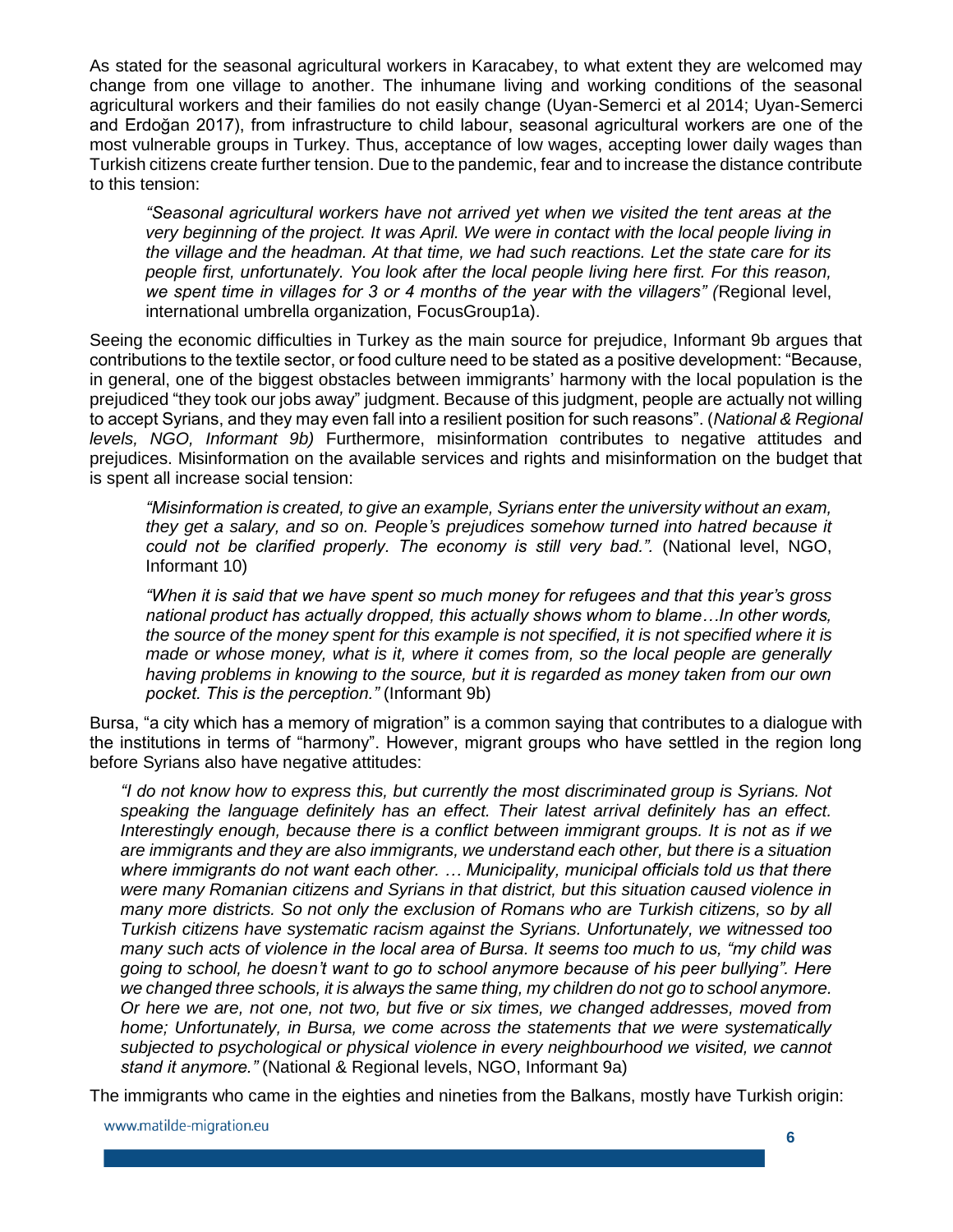*"We were different, we came from nothing. We worked, but these people are not working. They are lazy, they are a burden on the state. They love enjoyment, entertainment" etc. Such prejudices are very common. As they also compare with themselves. Or "the state did not do these things when we came. Thus, now it is treating Syrians like its own citizens. Syrians are able to do more things, they have higher status, e.g. in the hospital more than us" ... By the way, all of these rumours are actually not true; but they believe so. That is, "they are primary citizens, we have become secondary citizens in our own country." I hear this very often in field studies I go to. So there is a situation of prejudice, a situation of rumour and an inability to empathize. Actually, there is a hidden anger, but I think we see this in a somewhat moderate way. In other words, hot confrontation, fighting and so on do not happen much."* (Regional level, asylum and refugee care, Informant 11a)

Thus, two of our informants who are actively working for Syrians also use the same wording as "while my citizen/my people are looking for a job" …The question "why are you serving them?" is asked to our informants:

*"Of course, there are places where they are subjected to a lot of discrimination, we witness this on the field, for example, when we go to the health field, families are visited and a need assessment area is built to see what kind of need is needed, even in these areas we meet, including us. why are you serving them?"* (Regional level, Asylum and refugee care, Informant 17)

Thus, there is also the view that these reactions have decreased in the last 1-1.5 years, that there is progress:

*"but if you ask whether it has been fully resolved, …I think this issue of language still continues as a problem especially for women. In the meetings we held – let's not only consider women but also men – it has been 8-9 years since I came here, but I observed that they still have resistance in Turkish. I think the issue of language still seems to be an obstacle before us in the framework of harmony. But I also see little progress. At least we do not encounter such reactions anymore, you give Syrians, you do not give them to us, I see a serious decrease in their reactions.* (Regional level, public administration, Informant 13a)

However, the anti-immigrant attitude is not only a result of this economic threat perception, but also noted as a threat to lifestyle of the population. The use of the Arabic language has created tension:

*"We observed that Arabic texts were written in the shops of our Turkish tradesmen just to attract Syrian customers, and this disturbed our people about using Turkish. I mean, everyone wants to use Turkish, they want to see it. Actually, it is not racism but nationalism, we have a spirit of nationalism. There were minor reactions about this, and we had two or three shops, if I remember correctly, about three or four shops, as far as I know from the police for licensing. Others did not have a license; they were easily intervened. In others, it has been edited and translated into Turkish and such a reaction has actually been prevented."* (Local level, public administration, Informant 14)

The overcrowded house which is most of the time due to economic difficulties is explained as cultural difference:

*"Perhaps this is due to a cultural difference. They are more together and unfortunately, they have many children. Fifteen or twenty people can be very comfortable in a house and in these conditions, nobody wants to give a house, we had difficulty finding a house for them. We became intermediaries. There are a few events that I have also experienced. That degree, I went and talked to the landlord, because they cannot find a house. They have money but cannot find a house."* (Informant 14)

The activities that are organized for both communities contribute to overcoming social distance: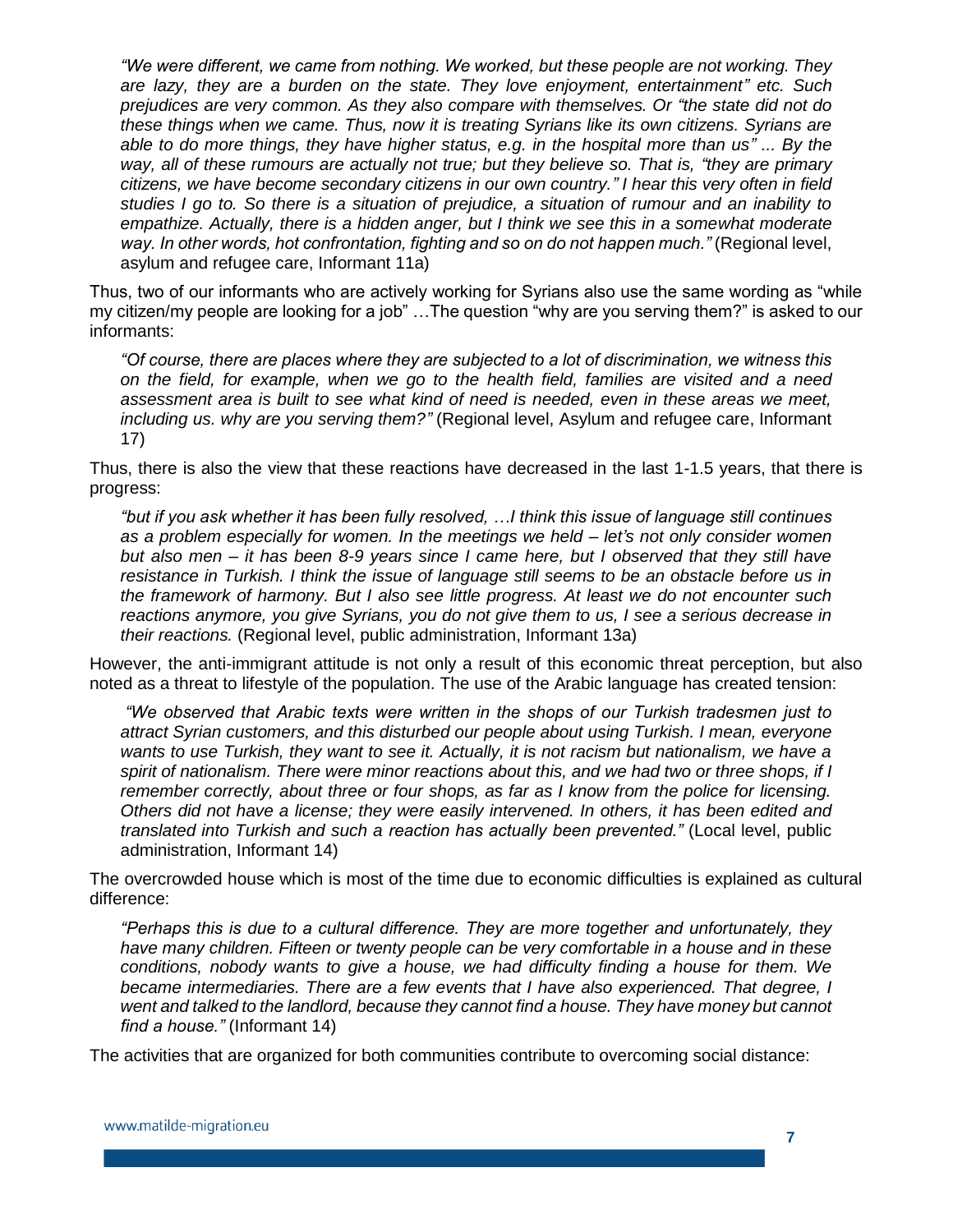*"For example, one day, we organized an event with great participation on women's day. We rented a wedding hall. It was a women's group of almost eight hundred, nine, and mixed Turkish and Syrian. I was dealing with the arrivals at the door. A group of Syrian and Turkish women started bickering with each other. They said, why did you call us, if Syrians would come, if we knew, we wouldn't be here?" And there we intervened with a female friend. 1-1.5 hours after "Those who just fought at the door are now dancing on the table." So seeing this, actually makes us feel good, and it shows that the issue is actually not having a dialogue. In other words, when people get to know each other when dialogue is established, this prejudice disappears.*  (Regional level, asylum and refugee care, Informant 11c)

Although the enrolment rate for schools was increasing, Covid-19 has negatively affected school participation. Education, an important policy area for social cohesion, may contribute to social polarization as discriminatory practices, such as bullying, can lead to school dropouts:

*"One of the most fundamental issues we encounter in education is peer bullying. So yes, in Turkey also there has been peer bullying among children. But here, when it comes to Syrians, It is also bullying combined with discrimination and racism. It is a problem in itself for the children to attend school, to go and to be successful in the schools."* (National & Regional levels, international umbrella organization, Informant 3a)

Noting that this is definitely not reflecting the complete picture, one informant underlines the targeted policies to Syrian students is the main cause for bullying:

*" I observe the most in the field is serious peer bullying and therefore dropouts ... Because the supports to this time, only given to foreigners, as the funds have always been international funds and they may not focus on locals. Imagine a school, a book is sent to the school; but they say that you will only give it to Syrian students. This is something that directly affects harmony very negatively. Both their teachers and the Turkish students there ... Now, when you go to this school and ask why there is peer bullying here, why there are conflicts, the problem actually starts from here. Perhaps it may be beneficial for the Provincial Directorate of National Education and the ministries to pursue such a policy in terms of delivering support to both local and foreign communities. These aids should be distributed equally, not only to foreigners. Because this always comes back to us as a problem of adaptation."* (Informant 11a)

Informant 16 is a consultant, trainer, and researcher on "inclusive education" and based on her experiences in the field, she summarizes the importance of school not only for academic purposes but the role it plays in socialization, noting that online education, as part of Covid-19 measures, has created further problems:

*"After the temporary education centres disappear, they enter an unfamiliar cultural environment and there were serious cases of discrimination, and there are still cases, so discrimination is at the forefront, in schools. Therefore, there is not such a school environment where they love to go. However, school is very important, of course, in the lives of children. … There were some advantages of inclusion efforts at school. Of course, online education limits them very much. As such, the anxiety of being behind academically came to the fore...What the school offers is also very important, so it is not just an academic environment, socialization is very important in the lives of children… For example, the school has a very important role in health follow-up. When all these disappeared, the support mechanism around the children became very weak. That's why the role of the school was so important. You know, I can say that for the pandemic. School plays a very dominant role in children's lives, from every angle."* (National level, research facility, Informant 16)

There are projects that are particularly designed for preventing dropouts from school and also to prevent child labour (*Informant 11c*), nevertheless the follow-ups are a lot harder in the current pandemic conditions.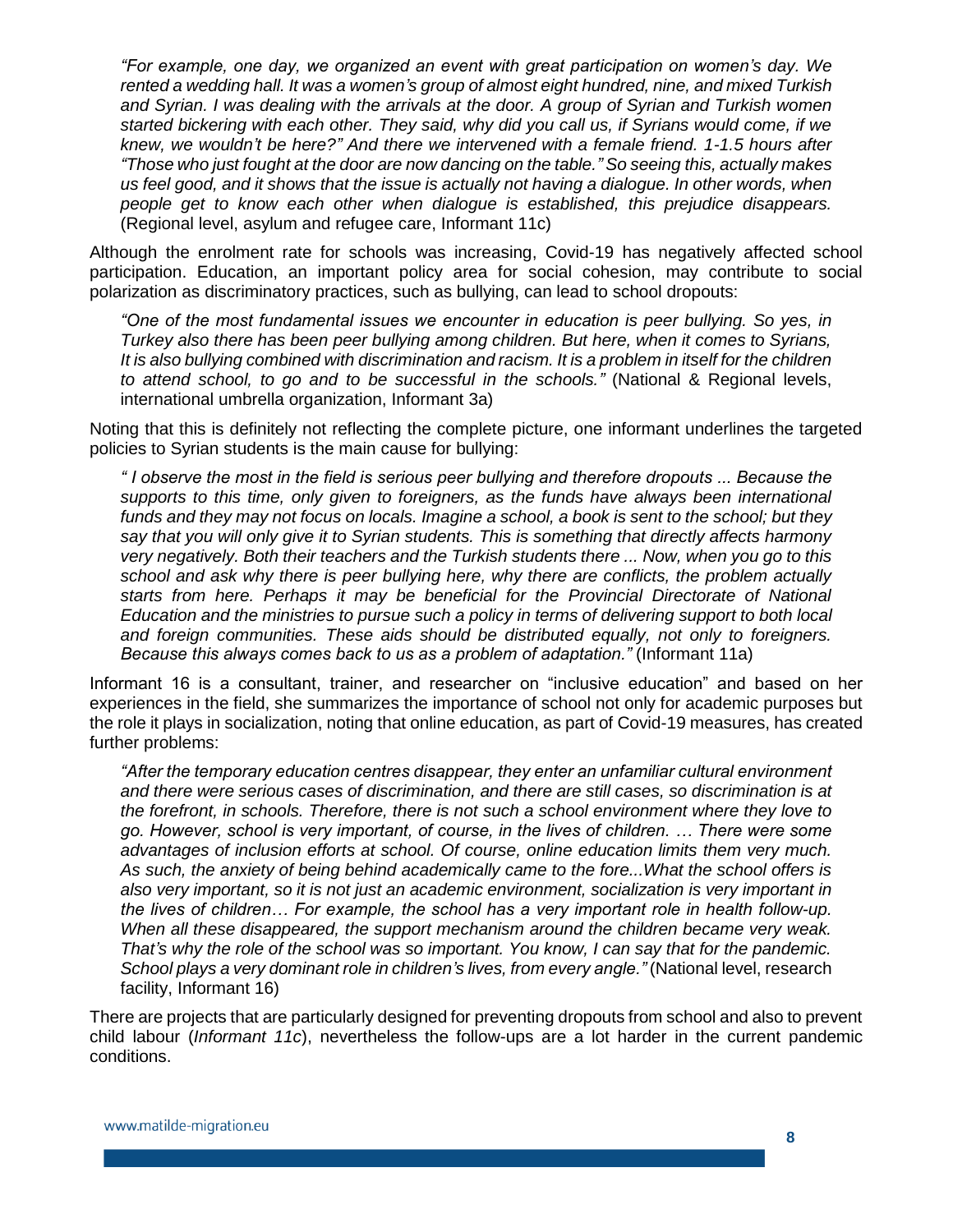## <span id="page-8-0"></span>3. SOCIAL COHESION

The stated problems with respect to social polarization are crucial to understanding social cohesion, namely social mobility, social inclusion, and social capital. The "temporary" protection, legal status of Syrians in Turkey, is the key to understand the main cause of the difficulties one faces with respect to social cohesion:

*"... thinking that they came here temporarily, and they will return one day. Be it in terms of learning the language or learning the lifestyle. Since they have thoughts like "We are not permanent here, we will return", this has greatly affected their relations with the local population. …They have trouble with a sense of belonging and they are anxious because of the reactions, attitudes, difficulties they will face, they come here with a lot of anxiety problems such as a future concern."* (Regional level, Asylum and refugee care, Informant 17)

Although there are projects and programs aimed at "harmonization", the term that is preferred in Turkey, the obstacles in the field still continue. "Language" and "living in two separate communities" are stated as the main problems. The projects are designed to overcome these problems however with the pandemic, the projects face many challenges as the main goal is to get locals and Syrians together and to create ways of intimate contact, which is against the Covid-19 measures. One of the most stated obstacles to social cohesion which also affects access to rights is the lack of language (*Informant 4*) (*Informant 3a*):

*"..there are a lot of people who have stayed here for 5-6 years and cannot learn Turkish. This is a huge problem of adaptation, I think, it is still a problem of adaptation that we are struggling with, that is, not being able to overcome the language barrier, not being able to teach this language, and at the same time, people's own resistance. We still have language-related problems such as "Our children already speak this language, we do not need to learn it. We already find a job, the state gives us a job under these conditions, we do not need to learn". When you look at it, there are people who have been living here since 2013, how many years have been but still haven't learned the language. …you see that there is a serious acceptance problem by the local people. In other words, they are still not accepted, people also have this fear, "they have become permanent here, they are no longer guests, we no longer think they will go. This makes it difficult to accept more with the economic difficulties coming. Their prejudices are also increasing. A little bit of hate is also growing."* (Informant 11a)

The lack of contact is also stated as "living as two separate groups", they live in the same locality, region, country but with very limited contact:

*"There is no such thing as getting used to them. Everyone is for her own interest. We are living*  as two separate groups, they are in their own way, we live in our own way. They were being *helped in the beginning, now everyone has stepped away"* (Local level, public administration, Informant 5).

The following quote which underlines the importance of inclusion of the Syrians as registered workers and/or taxpayers is important. However, the existence of a huge informal economy makes things a lot harder. As in the case of seasonal agricultural workers, neither Turkish citizens nor TNCs are registered workers:

*"The impact on the local community can be in the context of; People usually say that Syrians work illegally in jobs where we can work, they work for less money at work. Entrepreneurship and employment in the state administration mean that these people are included in a tax system, they can be included in the insurance system in two controlled ways and work under*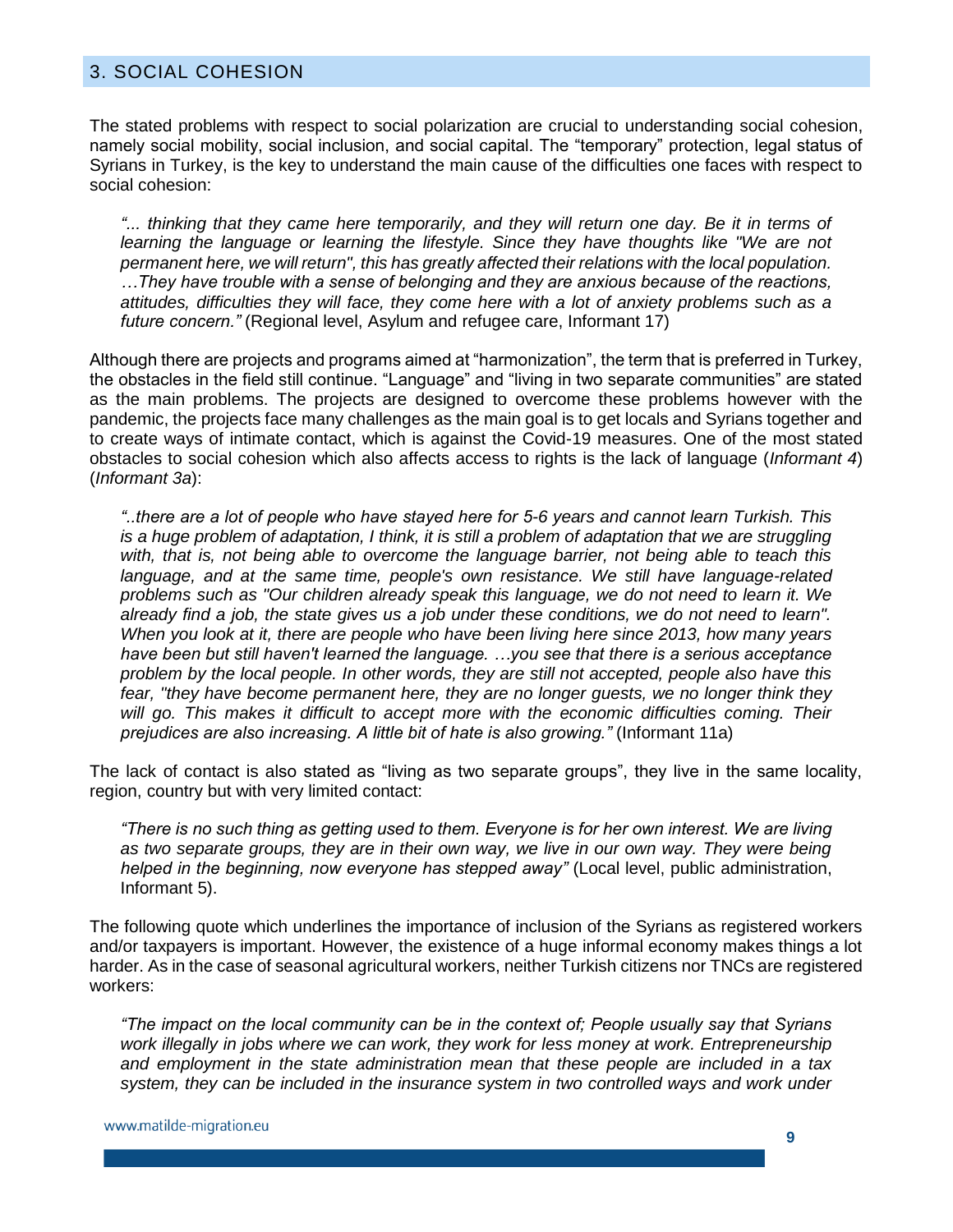*the state supervision. So this system is able to work through legal ways, including as citizens of Turkey and who are these people who will receive if he deserves. Whether they are Syrian or illegal workers will not affect the situation. So I think the hate there will be a little more rubbed down, it affects it that way."* (National level, NGO, Informant 10)

NGOs and various institutions of public administration work on "harmonization" which basically aims at social cohesion. Harmonization with sports and music (bands/chorus) are used as a tool for social interaction (Regional level, public administration, Informant 13a).

*"(…) we organized many adaptation activities under the titles of "…" and "…. Activities". These adaptation activities were generally about dialogue, sharing, common culture, common*  language, common things we could have fun and learn. These include conflict resolution and *mediation workshops, empathy workshops, drama workshops; We have produced and implemented formats where they can understand each other as human beings, in fact, without needing too much language, perceive each other as human being and understand what they are experiencing as well. For example, in the social cohesion camps, two groups were divided in the empathy workshop, we organized an activity for the group of Syrians, "You are completely nationalist in this event, Turks who do not want Syrians in this country", and Turks "you are refugees who were displaced in the war". It was very impressive. Many things came to light here, people actually perceived how silly they were reacting to each other like that, and there was a very nice ambiance there. Apart from that, these were again carried out with mute drama workshops, which were never spoken, people could see that they could perceive each other without speaking a language. We did art workshops, with children and women. We did glass painting workshops; we did a rap music workshop with children. They revealed in their own words how bad racism and discrimination are, that people should be judged by their own character, not by where they were born. We also had Turkish friends in the …. event, who were included in the bands. It was one of these activities and it was very nice to see that Turks, Syrians, Iranians and Afghans can sing the same song and keep the same rhythm in the same group"* (National level, NGO, Informant 10).

Harmonization is an area that has been prioritized in the last two years, but as already stated by the experts in the field it cannot be considered a real social cohesion program (*Informant 3a*). Hence comparatively, there is progress:

*"Maybe when we compare 2014-2015 with 2019-2020, at least it is a bit more like "we have to make adaptation policies" before public institutions and "we are establishing units for this" or "we are starting to work like this". Maybe I can tell by comparing it in the last 5 years. In that respect, I can say that it was easier for us to do common things with public institutions, at least compared to a few years ago."* (National & Regional Levels, NGO, Informant 9c)

The last two years' positive developments have also been delayed due to the pandemic. The delay of social cohesion programs as the main purpose to come together and contact, the very existence of COVID 19 threatens the main goal:

*"We have a district municipality, … They give the citizens who come to their districts there an integration brochure. In other words, in the sense of what cultural values are there in Bursa. The Provincial Migration Board also prepared a booklet called Harmony in Bursa when it was first established at that time. inspirational way. Just a week ago, we received an integration program training with the Provincial Directorate of Immigration. Our head of department and directors also attended. The implementation was to start but was delayed due to the pandemic."*  (Regional Level, Public Administration, Informant 13b)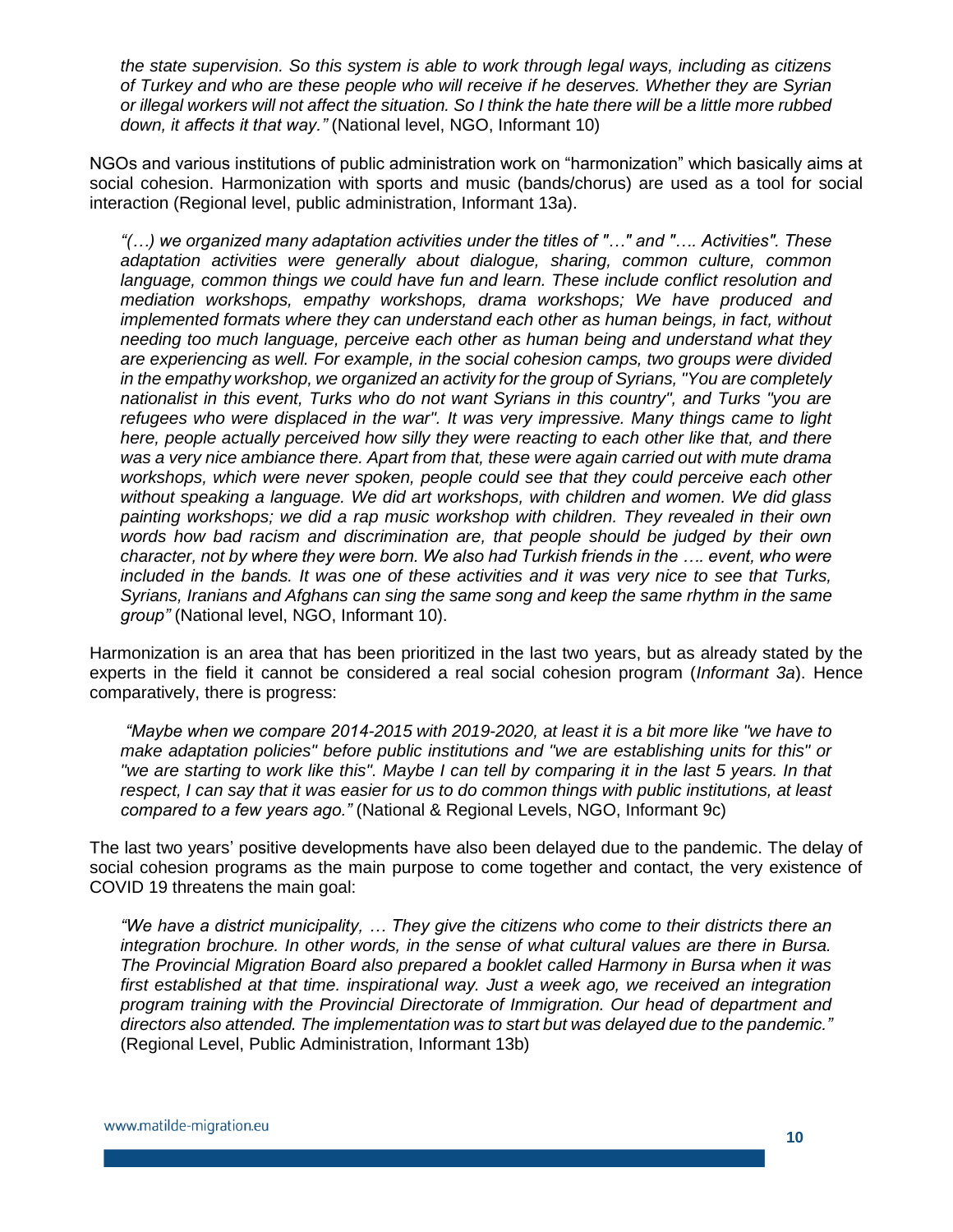#### <span id="page-10-0"></span>4. Active participation and citizenship rights

Despite the improvements especially over the past five years, Turkey has been evaluated to go halfway to guarantee migrants basic rights and opportunities while living in the country (MIPEX, 2020). Following the Law 6458 on Foreigners and International Protection (LFIP) of 2016 and follow-up regulations, although there are major improvements in the fields of basic access to education and healthcare services along with small procedural improvements to access labour market, there is no way for political participation for foreign citizens and access to nationality is called as halfway favourable (Ibid).

Considering access to nationality, Turkish citizenship is primarily based on the principle of jus sanguinis (by descent). A foreigner or stateless person can acquire Turkish citizenship after birth by the decision of competent authority based on several conditions. After five years, immigrants can apply for naturalization, by completing language, economic and other requirements. Although dual nationality has been allowed since 2017, it has still been criticized with discretionary and complex requirements (MIPEX, 2020)

In Turkey, all legally resident foreign nationals are assigned Foreigners Identification Number (*Yabancı Kimlik Numarası*, YKN) which serve to facilitate their access to all government services. International protection applicants and status holders within the framework of LFIP are also given such YKN. Currently, YKN assigned to all categories of legally resident foreign nationals, including Syrians who are under Temporary Protection Status (TPS). The Temporary Protection Regulation of 2014 envisages the issuing of Temporary Protection Identification Documents (TPID), categorically with a number starting with 99, to beneficiaries upon registration. Still, TPR (Art. 25) explicitly states that the TPID cards issued to beneficiaries does not serve as residence permit as such, may not lead to longterm residence permit in Turkey (AIDA).

For accessing services through TPID cards, residence location is an important determinant. The beneficiaries of TPS can only access the services in their province of residence. This conditionality is a major issue currently for Syrians under TPS in Turkey to enjoy their basic rights and to have full access to education, health, and employment. Almost all interviews mentioned the difficulties raised by requirement of registration in the province of residence in order to provide services to those under TPS, mainly Syrians. In particular, Bursa, the Matilde region, is among the provinces in Turkey where permanent stay are no longer allowed under the legislation for any new international protection applications:

*"You know, the first condition for access to all public services and rights is being registered in that province. Bursa is a province that is already closed for registration. Namely, only in very delicate situations, in extraordinary situations, the Directorate of Migration Management can provide registration to Bursa, with the direction of us or other non-governmental organizations."*  (National & Regional Levels, NGO, Informant 9c)

*"We only serve foreigners residing in Bursa. If he/she has a residence in a different city, he/she is supposed to be illegal in Bursa. We have an obligation to report. This is sometimes difficult."*  (Regional Level, Public Administration, Informant 13b)

The requirement of registration in the province of residence has caused unregistered residence in many provinces throughout Turkey, including Bursa. Also, it has a direct effect on the scope and extensity of informal migrant labour. Since Bursa has a labour potential owing to its diversity of industrial, agricultural, and service sectors providing jobs, many migrants, although unregistered in the province, prefer to stay in Bursa. This does not only cause migrants to be employed as informal and makes them remain out of enjoying their rights to reach public education and health services.

*"One of the things that has placed them in a disadvantaged situation is these procedures. For example, Bursa has not received the first registration for a long time, as other fifteen provinces do. If he's not registered here anymore, he has to officially leave here. However, there are a lot*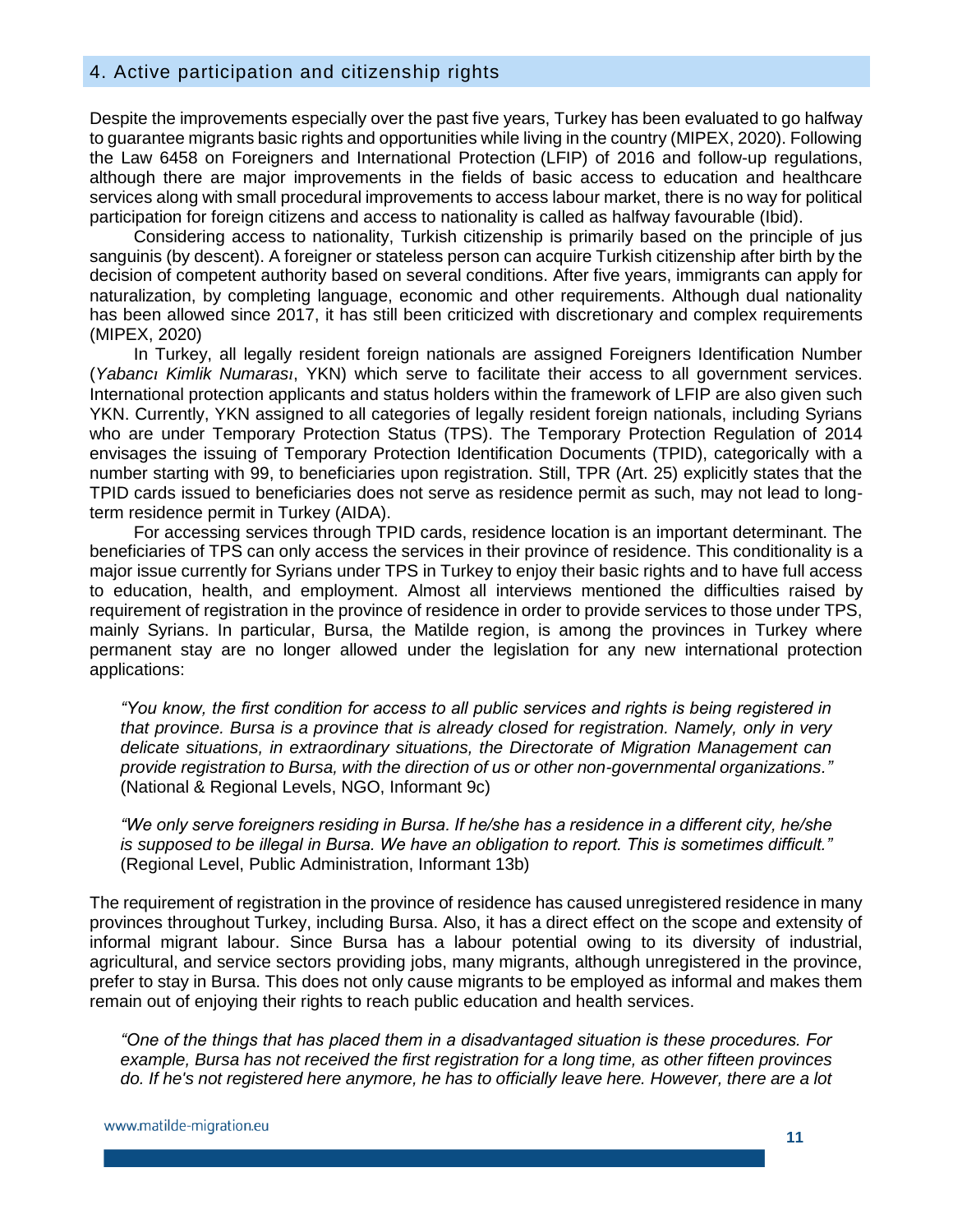*of people who are not registered here, but who have to continue their education here, who have to live here due to health problems. (…) They have to return to work, but they cannot. There is considerable labour potential here compared to other cities. Then, they start working informally and so at first this directly turns them into a cheap labour force, they cannot get their labour compensated. They cannot benefit from social rights and social guarantees in any way.*  (Regional level, asylum and refugee care, Informant 11a)

As procedural, those meeting certain criteria are considered to have the same rights as the local citizens (*Regional level, public administrations, Informant 12; and Informant 15*). In accessing the social assistance, it seems that the municipalities are more flexible in applying the rules and takes initiatives to provide social assistance to the migrants, especially to the Syrians not registered in the province where they have asked for social support:

*"(…) when he [a migrant] comes to us, I can't refuse to give a box of food supply to him because he doesn't have an identity card [registered in Karacabey, Bursa]. It is just 100/150 Turkish Lirapackage of food. The situation is already obvious. You know, you go to his house and do social research. We already solved the problem [of providing social support] with the help of benevolent by taking the initiative. Municipalities are more flexible in this regard."* (Local level, public administration, Informant 14)

The Turkish education system, through several regulations especially since 2013, started to eliminate the barriers in front of the foreigners in accessing formal and non-formal education services, especially for the Syrians under TPS. Also, there are several projects concerning educational support for the Syrian children, e.g. PIKTES. Public Education Centres operates across the country and conducting age-specific Turkish language modules for foreigners as well as free vocational trainings. The health system in Turkey also guarantees primary healthcare services for all foreign residents, including the undocumented, asylum-seekers and persons under international protection status. By the adaptation of TPR in 2014, all Syrian migrants can also have free access to medical treatment, but only on the condition that they must be registered. Finally, to access the Turkish labour market, some improvements was made to grant Syrians under TPS increased access to labour markets by 2016, with a quota on temporary protection beneficiaries based on the needs of the sectors and provinces.

However, the main issue is how the existing rights and provided facilities turn into actual capabilities. The language barrier is among the serious obstacles to enjoying the rights for migrants. Either migrant students stay behind compared to the locals at the same age (*Regional, education and training institution, Informant 15*), or the decrease in schooling rate as well as school dropouts among migrant children are common cases due to the language barrier (*National level, research facility, Informant 16*). Although the migrants have somehow similar rights and opportunities with the local resident population, the interviews point out the disadvantages in utilizing these opportunities also in the employment sector in practice:

*"I think they have disadvantages. That is to say, I think they are more disadvantaged in the trainings and activities I conduct in my field [of expertise]. I have witnessed a lot of people working here as laborers in the textile sector, although they have a very strong background with sufficient career and [foreign] language [skills].* (Regional, asylum and refugee care, Informant 11b)

Especially for elder migrants (age 50+), finding a job in the labour market and competing with the locals are getting harder. Their age and language seem to be the major barriers:

*"In particular [migrant] people in the age group of 50+ are much more disadvantaged, it is much more difficult for them to find a job and to continue their jobs, which they experienced in Syria, here. Young migrants can somehow work in a workshop, but it is very difficult for others to even get a job and work in a factory. And it is difficult for us to integrate these people with local*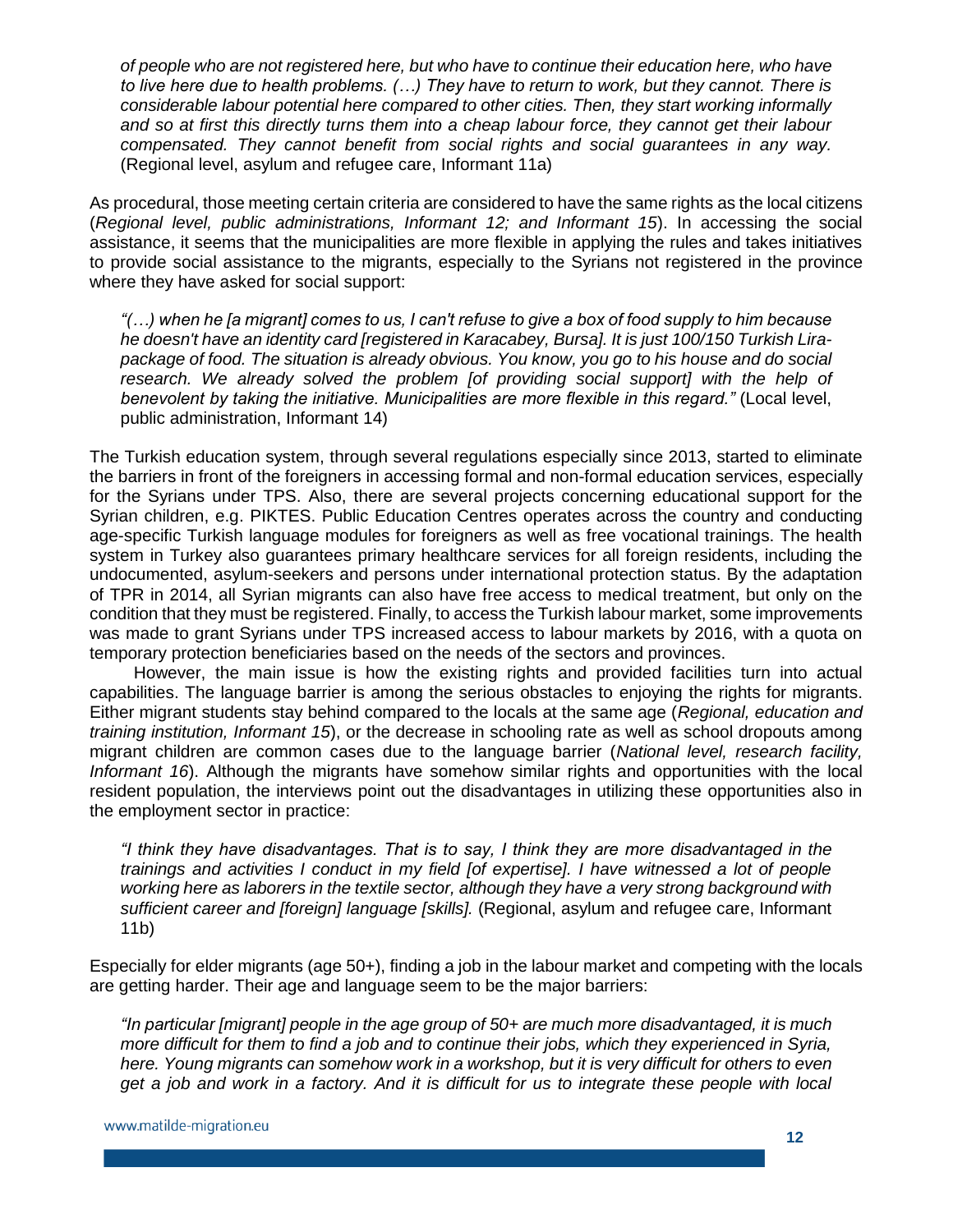*communities in terms of social cohesion. Because it is not easy for these people to learn a*  language or a new profession after a certain age. There are big differences between local *communities and the migrant groups at this age in particular."* (Informant 11b)

Beside to the obstacles raised by mainly residence location and language barrier among others in enjoying the rights properly, there seems to be found some alternative implementations to substitute the disadvantages and to facilitate in accessing services, especially in healthcare. There are health mediators who provide mobile services, especially in rural areas, with the coordination of the Ministry of Health and international umbrella organizations. They provide health services both local citizens and migrants, including undocumented and unregistered.

*"We do not have a system like Migrant Health Centre or any other institutions. It [the status of the people] doesn't matter to us, it's enough for us to see [the case]and hear about that person. We do not have any control mechanism." (*Regional, health worker, Focus group 1a)

In terms of education, in order to have public education, as mentioned above, there is a strict regulation that obliges migrants under TPS, mainly Syrians, to be registered in the same province. Although there seem no alternative opportunities to access their education rights for those who do not have TPID registered in Bursa, Provincial Directorate of National Education still provide facilitating implementations for Syrian children whose families come to Bursa and Karacabey, the Matilde local region, as seasonal migrant workers:

*"The population of Karacabey increases during the summer holidays. (...) the foreign population increases; they work in the fields there. When Syrians work there, so that their children may need education, we send school desks to Karacabey, we set up big tents similar to schools close to the fields, we assign teachers. We have been planning for this summer too, there will be lessons for the children of those workers."* (Informant 15)

Besides all the rights and facilities mentioned above with its pros and cons, the certain deficiency in having the right to access social services is mentioned about special education and rehabilitation facilities. Foreigners cannot benefit from the social assistance provided for those in need of special education and rehabilitation.

*"For Turkish citizens who need special education and rehabilitation, this is covered by the state. But for foreigners, it [the state] does not meet in any way. You see the family cannot afford it. It has no financial situation that will ensure its continuity. We look at ourselves, we do not have any funds, no NGOs have any funding for special education and rehabilitation. Even if it does, it may meet just a month or two, but it is not sustainable."* (Regional level, asylum and refugee care, Informant 11c)

## <span id="page-12-0"></span>5. ACCESS TO AND QUALITY OF SERVICES

The quality of services provided to the migrant population is primarily related to the available sources. Although the policy implementers seem trying to do their best and putting many efforts to meet the needs of the migrant population residing in locations in their responsibility, the scarcity of the resources is an issue pointed out during the interviews especially at the municipality levels. The problem is not only the limitations on the financial resources (*Informant 12*), but also it is related to human resources, i.e. scarcity of human resources delivering services (*Informant 11a; Informant 13a; and Informant 17*).

*"It [the resource] was always scarce. But we have tried to provide high service despite scarce resources. If there are, for example, 100 garbage trucks in the municipality, it became 150 after this process [arrival of Syrians]. Cleaning, staff, plus the cost of the truck tour… The city's* 

www.matilde-migration.eu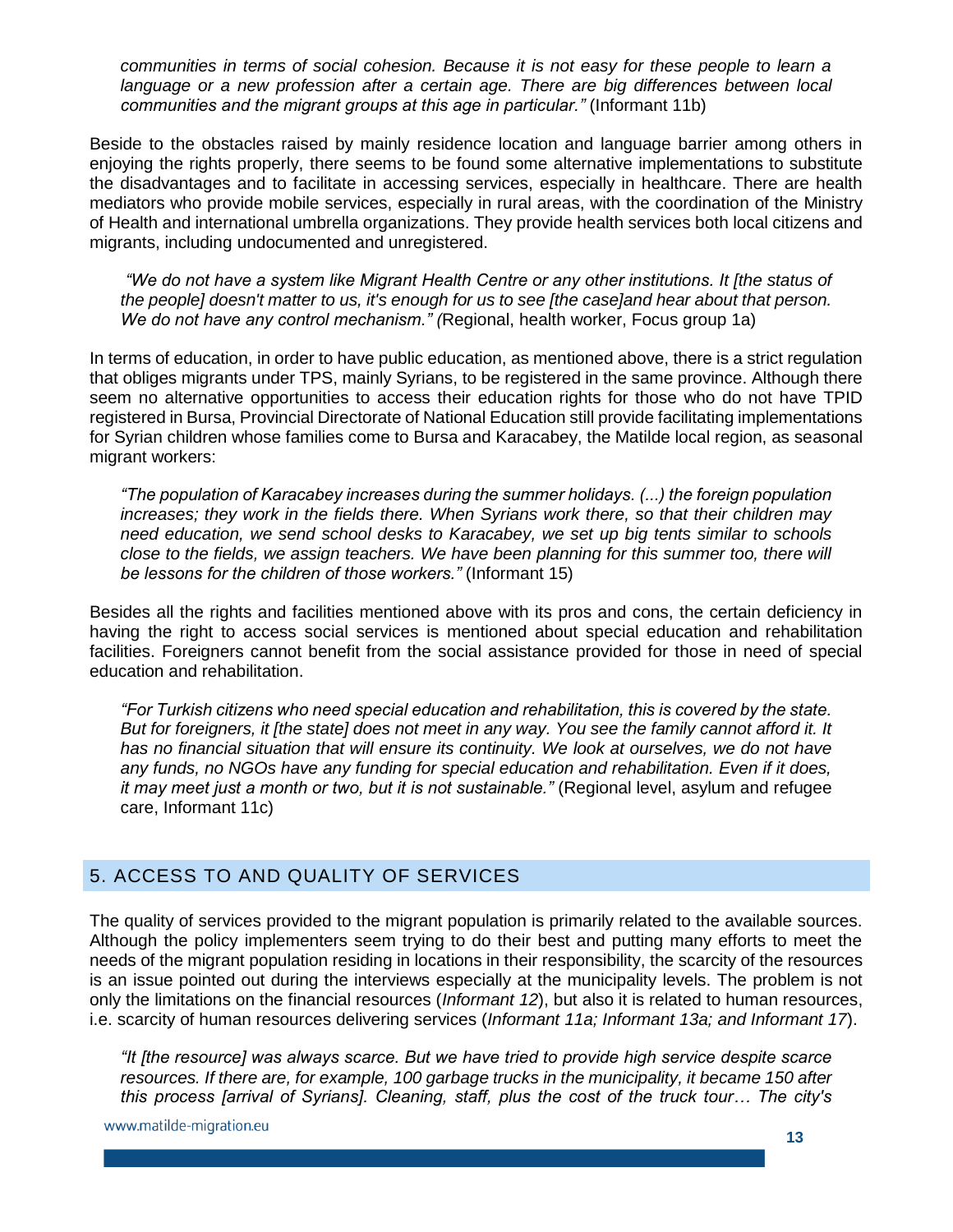*infrastructure is also like that. (…) The budget is limited. (…) There is also an exhaustion issue. Our own staff are also getting exhausted. They have also experienced psychological and financial problems. You cannot allocate extra resources [to the newcomers]; resource is the common resource."* (Regional level, public administration, Informant 12)

*"I look critically, in fact, we still do not have many resources in terms of budget, and we have limited personnel as staff, so I think it should be increased in this regard. (…) We have seen that we can meet very little of the need here."* (Regional level, public administration, Informant 13a)

Apart from the quality of services provided by the municipalities, in terms of civil society organizations engaging in immigration issues, the real problem is not the scarcity of resources, but the implementation and the methods. There must be an approach aiming at long-term solutions and root causes (*Informant 3a and Informant 10*) and allocating resources to the sustainable projects (*Informant 11c)* or to the right (efficient) ones *(Informant 9a).* 

*"I think the resources are sufficient. I think some situations and methods should be changed in terms of implementation. In our country, daily solutions are being produced. (…) these solutions and applications do not shed light on the future. So, there are problems related to the efficient use of resources rather than resource adequacy."* (Informant 10)

Regarding access to the services, the most important disadvantage for the migrants is mentioned as the language barrier, mainly for Syrians, beside to being undocumented or unregistered in the same province they reside.

*"With regard to bureaucracy and access to rights and services in general, being a foreigner is of course a very disadvantageous thing. It's very disadvantageous, especially if you don't know the language. (…) Not only being a refugee, generally speaking, to be a foreigner is very difficult in Turkey. Because it is very difficult to find someone who speaks your language once. (…) The issue of accessing services only in the place where you are registered is again the most important issue. There are especially a significant number of those unregistered, who live in provinces such as Istanbul and Bursa where registration is closed, because of the opportunities in the labour market. Therefore, they cannot access rights and services in any way."* (Informant 9c)

At the regional level, in terms of the services, a livelihood development program officer engaging in asylum and refugee care also pointed to the fragmented structure of the social and other services:

"*The scarcity of NGOs [operating in Bursa] is also a problem, but [the real problem is] there is no standard in Bursa. We need to run a standard education policy, health policy and cohesion policy."* (Informant 11b)

Moreover, the main issue regarding accessing the services particularly does not seem about those who apply to the relevant stakeholders for their needs. Rather, it seems about those to whom the stakeholders cannot reach. Most of the services have been provided upon applications to migrants or newcomers. Many interviewees have a common notion that migrants, regardless their status but mainly Syrians, have no problem with reaching out the information about services largely owing to the informal channels such as WhatsApp or Facebook groups. Especially about the social aids, basic services like food supply, the news spreads so easily within the migrant communities. Particularly, for those residing in remote and rural places, informal communication channels make their access to the information about the services easier (*Informant 11b*). Nevertheless, there is a migrant population that still does not have any access to crucial services.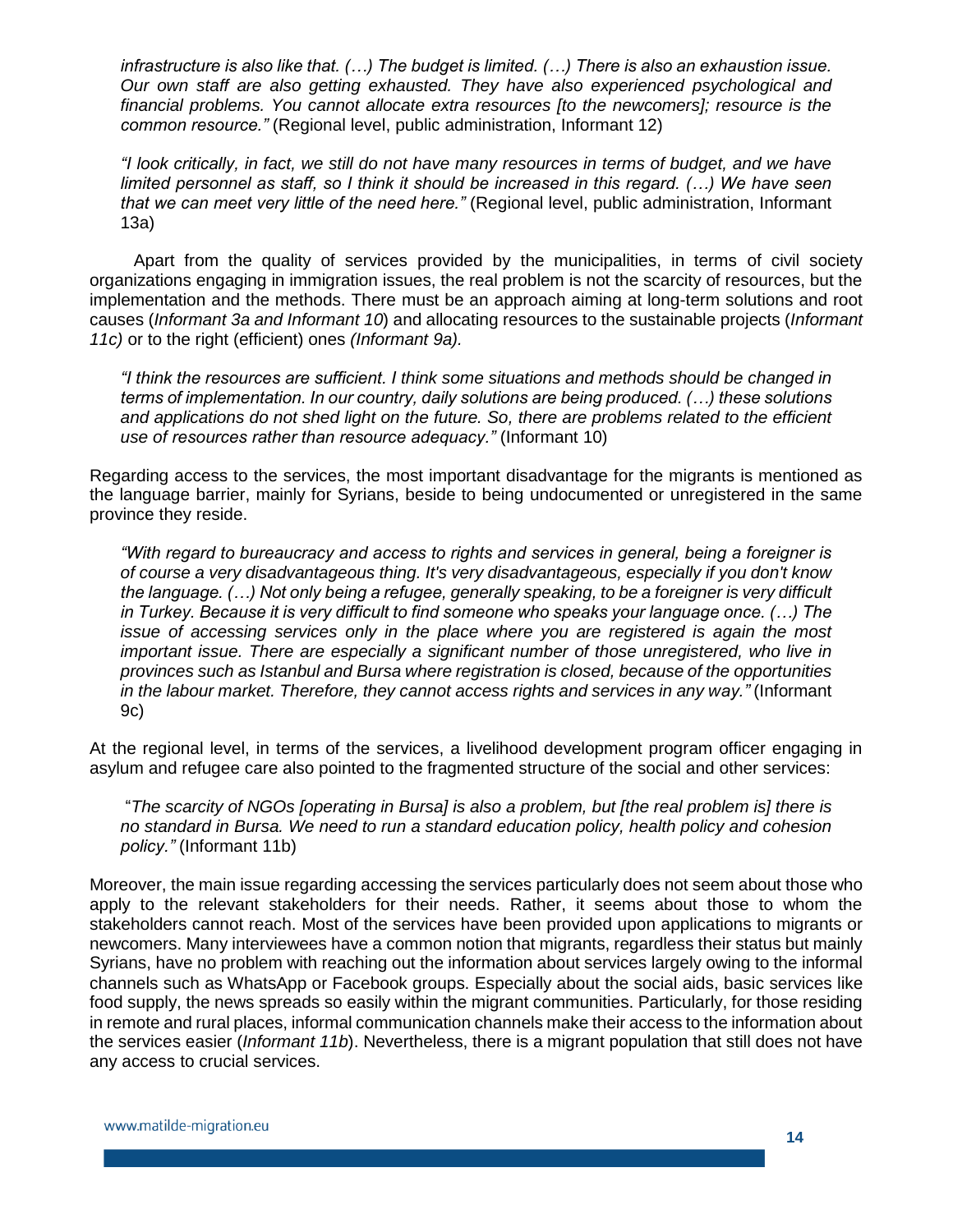*"Of course, we can evaluate this [access the services] through the applications we receive, or through the groups we can reach. There is also a group we cannot reach; we do not know anything about them. That is because we cannot reach them, nor do we know how to reach them. Therefore, if we examine the process in terms of access, yes, anyone who want to access they can access, but there are also people in this country who do not have an idea about access [the services], do not want to access, have not taken any action about access. And their number is not small."* (National level, NGO, Informant 10)

In access to the specific services, e.g. education, health and employment, there have been several steps taken and regulations issued to eliminate the barriers in front of the foreigners in accessing formal and non-formal services.<sup>2</sup> Regarding the implementation, many different elements negatively affect the immigrants accessing the services and enjoying their rights. Beside the material conditions such as income and education levels of Syrian families, employment status of parents and language ability which play a role immigrant children's school access and participation to the education services, peer bullying has also a considerable impact on decrease in schooling (*Informant 11a*). According to the figures, obtained during the field research (*Informant 15*), as of March 2021, whereas an average of 4,000 foreign students, mainly Syrians, is enrolled in each grade at primary school level in Bursa province, it decreases considerably in the upper levels, which corresponds to the number below 500 for each grade in the high school level.

It is also stated that the main problem in terms of the education of migrant children is attendance rather than their enrolment. Therefore, it is a recommendation to take measures to change the conditions that weaken the children's ties with school after their enrolment in the education system (*Informant 16*). Another issue to be considered is then "the lost generation" (*Informant 11a*), i.e. a group of Syrian children who are between the age of 7-15:

*"Especially there is a lost generation here. That is, there are youngsters who left their education in Syria or did not complete their school, who are seven to fifteen years old, and came to Turkey somehow, who can speak their native language but do not have a graduation. Our target group should be these people to a degree, it's time to think about the socioeconomic situation. Because this person knows both Arabic and Turkish, but he does not have any competence, graduation, and profession. Because this person was a student in his own country. How can we give training for this age group, how can we adapt them to vocational training and then employ them? I think our aim should shift in this direction a little more now. Because I call this in some way 'lost generation'."* (Informant 11a)

In access to health services, it is also the fact that the health care for foreign nationals has gone through a comprehensive change over the last ten years with several regulations specifically for Syrian migrants. In this sense, the establishment of the Migrant Health Centres (MHC) has been an important step. However, residence location, lack of information, language barrier, mobility of the immigrants and some legal restrictions are among the factors that affect immigrants staying out of health services in some ways. Besides, rural areas have their own specific challenges for migrants having access to proper health services. Although there are some initiatives, such as mobile health service mentioned in title 4, sustainable treatment for chronic diseases is a big challenge for the immigrant population in remote places, particularly for the seasonal migrant workers (*Regional level, health mediator, Focus group 1e*). It is stated that any initiatives by civil society remain limited. The function of a state mechanism and civil society is not equal at that point. This problem can be overcome only if public institutions take the initiative through common means (*Focus group 1e*).

For the rural and remote places, especially regarding the places where seasonal agriculture activities are carried out, there are several factors affecting migrants' health such as electricity problem, environmental pollution, and special conditions like having a stream very close to the living area that

l

<sup>&</sup>lt;sup>2</sup> For the details please see the previous report: Baglioni S., Caputo M. L., Laine J., Membretti A. (eds.), The impact of social and economic policies on migrants in Europe, MATILDE Deliverable 3.1 and 4.1, January 2021. DOI: 10.5281/zenodo.4483950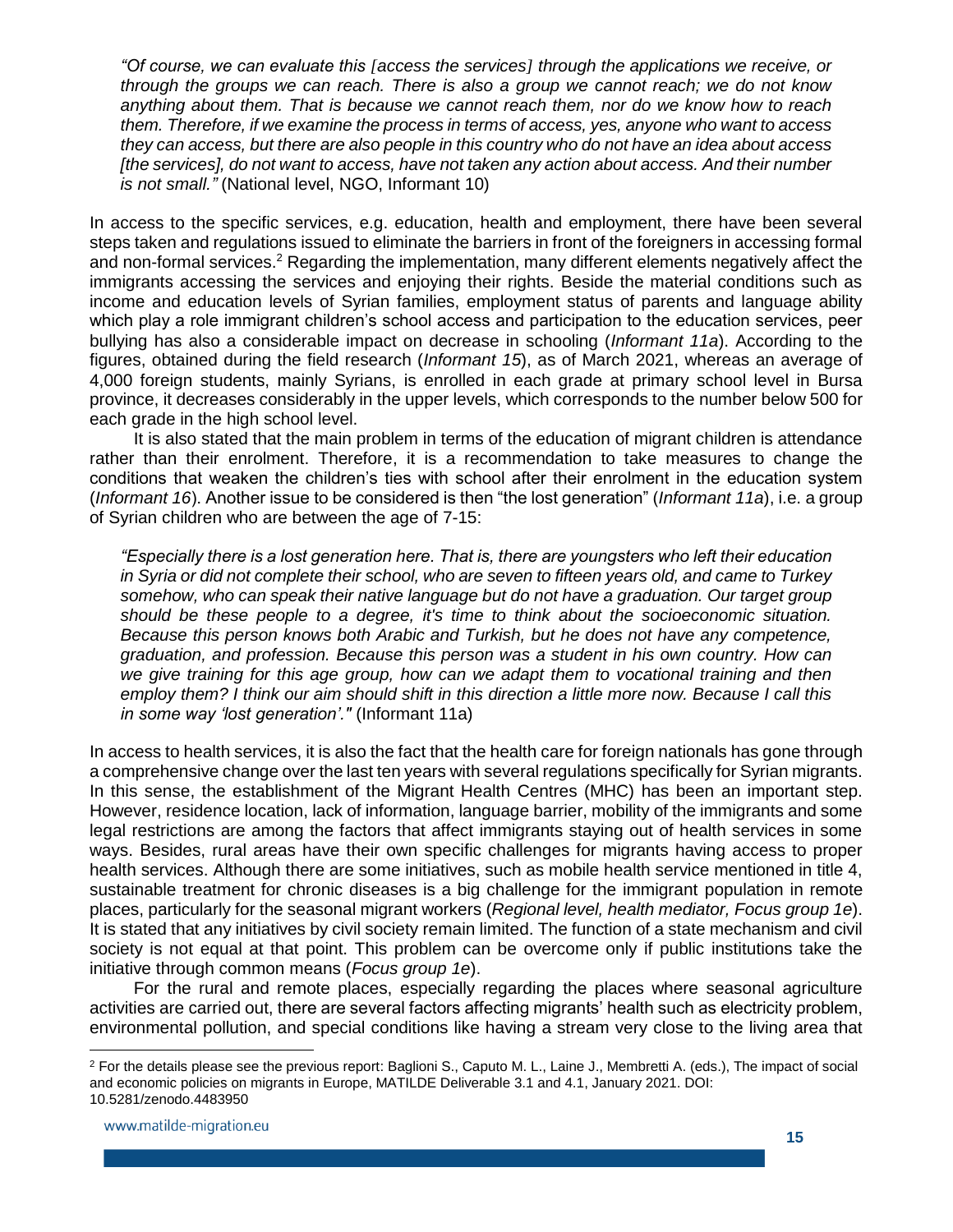can cause malaria. They all wait for solutions at the administrative levels (*Focus group 1a*). In addition, there are some issues such as family planning or birth control which stuck in the cultural barriers preventing healthcare professionals from bringing healthcare services to these people (*Focus group 1a; Focus group 1b, Focus group 1d*).

In terms of employment, residence location is the main issue in front of accessing formal employment. In addition to the limitations on employment of migrants in labour market, it seems to be even more difficult to employ immigrants with the outbreak of the Covid-19 pandemic especially in the civil society (*Informant 10*). Also, during the pandemic, even if some regulations are made, that is, layoffs have been suspended or banned, since most migrants work in irregular jobs, they have faced layoffs primarily and been unable to access even informal sectors (*Informant 9c*). Besides, what else was emphasized during the field research is the vulnerable groups and the need to do something especially for the singular women having children at home in need of care (*Informant 13b*).

If it is necessary to make a general evaluation and a short analysis about the access to resources regarding the period after Covid-19 pandemic, the main issue emphasized in terms of all kinds of services is having no access to internet service, lack of smart devices such as phones and tablets. Especially for those in need of psychological support, it has been very challenging due to lack of privacy at home:

*"I am talking about foreign nationals, because they live in crowded houses and small houses, they could not create a suitable environment and the time period for these meetings to be healthy. There was always someone with them, it was disturbing, there were people accompanying and warning them. Therefore, the interviews could not be carried out properly, as I said, most of them did not have internet and devices."* (Informant 17)

However, it also requires making special reference to the education of migrant children during the pandemic. Children already represent a sensitive group, when the situation of being immigration or refugee is added, it becomes more vulnerable basically:

*"Families with limited socio-economic resources especially say that they do not have the necessary materials for their children to need distance education. The attendance of the children was also interrupted. The fact that their mother tongue is Arabic and learning a different language already indicates a difficult process. This also expresses inequality."* (Informant 9a)

As the gap between local children and refugee children has widened due to the pandemic, it is worrying that the school, which has an important role in the socialization of immigrant children, is out of their lives. In addition, the fact that the support mechanism for children was weakened in matters such as obtaining guidance service, detecting negligence or abuse, and health monitoring were also emphasized in the field study (*Informant 16*).

## <span id="page-15-0"></span>6. CONCLUSION

Syrians are still not regarded as a permanent part of the current and future society in Turkey. Difficulties experienced in the field vary with respect to age, gender, and previous experience. Thus, with the pandemic, existent economic difficulties in Turkey increased and Syrians are there to be used as a scapegoat for continuous problems (Uyan-Semerci and Erdogan, 2020). The anxiety and the fear of the pandemic is no help.

Despite the improvements especially over the last five years in the fields of providing basic access to education, healthcare services, and to the labour market, the field research primarily points out the challenges caused by the "residence location" in implementation. Especially for the Syrians to whom foreign identification numbers are assigned, like all other legally resident foreign nationals, can utilize formal services only in their residence location. The interviews indicate the difficulties raised by the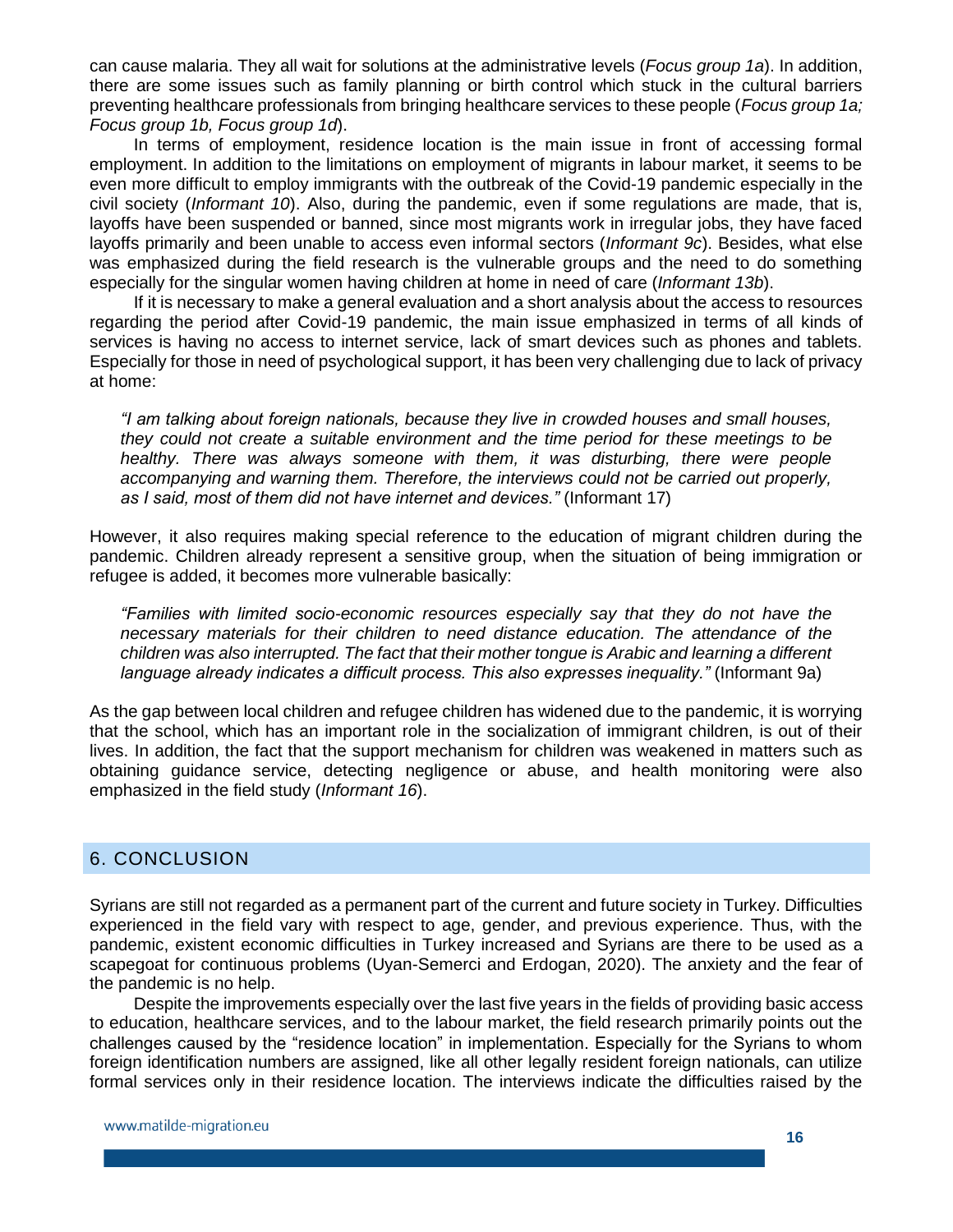requirement of registration in the province of residence to provide services to those under TPS, mainly Syrians. This basic requirement primarily has a direct effect on the scope of informal migrant labour. Since Bursa is an important hub for agricultural, industrial, and service sectors, many migrants prefer to stay unregistered in the province to find a job. This then also causes immigrants to remain out of enjoying their rights to reach public education and health services.

Some alternative implementations have been applied to substitute the disadvantages and to facilitate accessing services, especially in healthcare and social support. Health mediators who provide mobile services, especially in rural areas, with the coordination of international umbrella organizations is among these implementations. They do not only provide health services to registered migrants living in remote places and working in rural areas, but also services to those unregistered in the province and even undocumented. In terms of social assistance, particularly municipalities at both regional and local levels, rather than public administrations affiliated with central administration, seem to be more flexible to meet the needs of the migrant population residing in locations in their responsibility, sometimes by putting aside the formal procedures to help especially those in more fragile situations. However, according to data provided in the field, the municipalities are still in need of additional resources to compensate for the burden which puts extra pressure on their budget due to the increase in the regional and/or local population they have to provide public services. Thus, the quality of services provided to the migrant population is primarily related to the available sources.

Nevertheless, the language barrier is still a considerable challenge for migrant children at school age to enjoy their given rights. This both seem to cause them to stay behind the locals at the same age, and to have an impact on the schooling rate as well as being bullied in the schools. With the emergence of the pandemic, the gap between local children and refugee children has widened. The pandemic has also had a dramatic effect on migrant children who do not attend school in different regards. The support mechanism for children has been weakened in matters such as obtaining guidance service, detecting negligence or abuse, and health monitoring; these all were emphasized in the field of study.

One of the main conclusions to be drawn from the field study is also there is a special need to consider the migrant population which still does not have any access to crucial services. It is obvious that particularly for those residing in remote and rural places, informal communication channels make their access to information about the services easier. However, some interviewees have still been worried about the groups they cannot reach. So, this somehow brings the issue to the subject of the implementation and the methods as well as the allocation of available resources to more comprehensive and sustainable projects. To imagine one's future in the society one is living in is vital for feeling secure and to imagine a common future for all the members who are living in that society is a symbol of social cohesion. However, in the case of Turkey, there is still a long way ahead, and acknowledging the political, social, and economic restrictions, mainstreaming the social cohesion for any and every project that is planned is necessary.

#### <span id="page-16-0"></span>SWOT ASSESSMENT

In the Turkish case, the country is home to the world's largest refugee population regarding the presence of the high number of Syrians. However, the registered Syrian population, more than 3,6 million in figures, is considered under temporary protection in legal terms due to the country's maintaining the geographical limitation to the 1951 Convention. Therefore, the intensive policy-making process in the last ten years has focused mostly upon the policies and regulations on the Syrian population.

Although the social policies are based on a rights-based perspective, it does not result in social cohesion in the long run because of the logic of "temporariness". Many programs and projects and their implementation are still provided with the logic of emergency support. Such perspective is the most important hindrance to regard Syrians as a permanent part of the current and future society in Turkey. Besides, the difficulties raised by the requirement of registration in the province of residence to provide services to those under TPS, mainly Syrians, creates a considerable weakness and has a direct effect in enjoying their rights to reach social services, primarily public education and healthcare.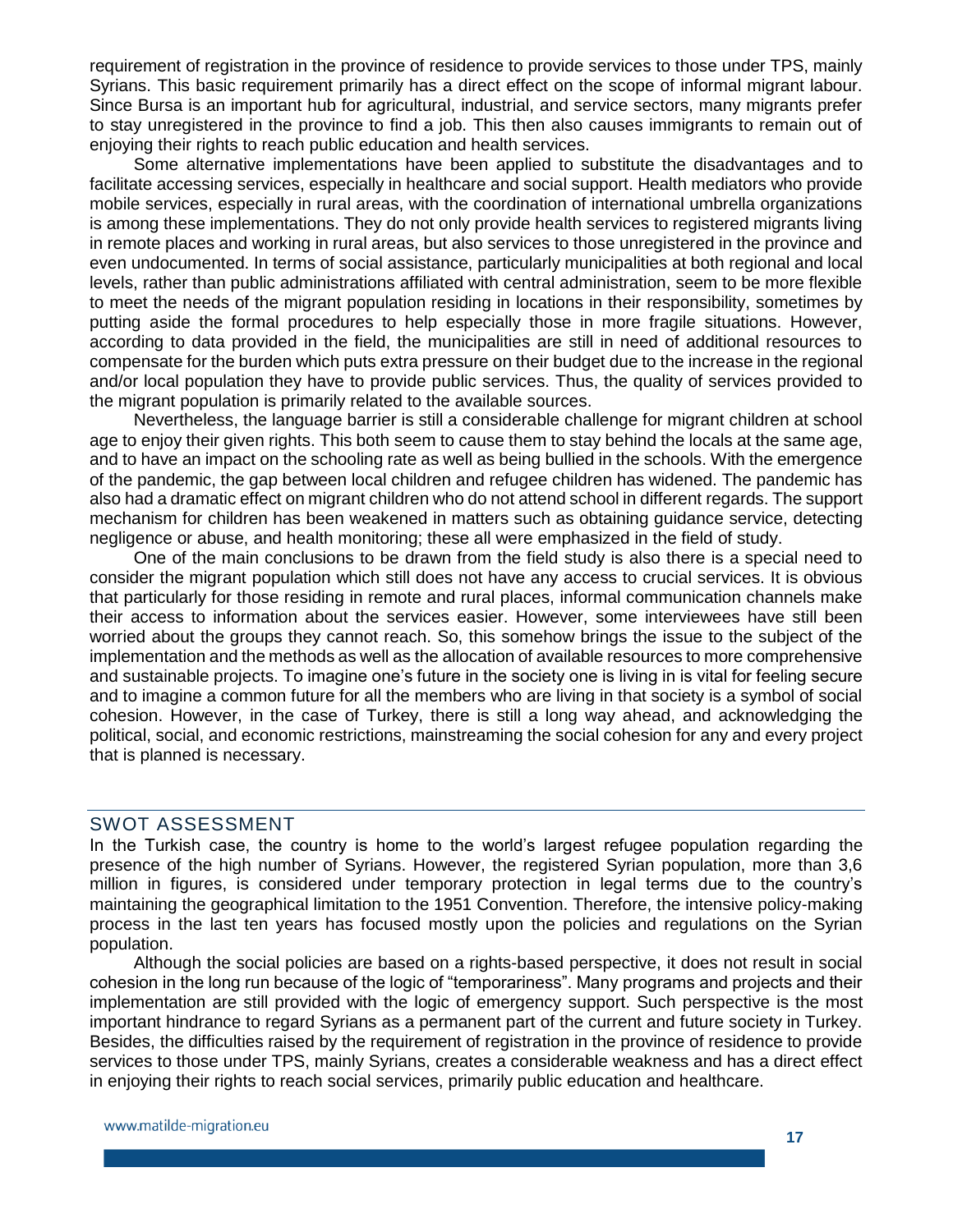Concerning social inclusion, the design of public education can be regarded as a facilitator. Yet, this somewhat depends on individual endeavours and good intentions, whereas the difficulty is not only about learning the language, but rather, poverty, bullying, and exclusion. Social inclusion and active participation in some areas are better exemplified; still, in some areas, the lack of contact result in a situation as "living as two separate groups", where the locals and immigrants live in the same locality, region, country but with very limited contact.

Competition among the most vulnerable groups concerning social assistance and job opportunities carries the risks of further tensions. Whereas the fragile economic situation of the country has already been an important source of this competition, the pandemic makes the situation more complicated and makes social assistance to immigrants more visible in a negative sense.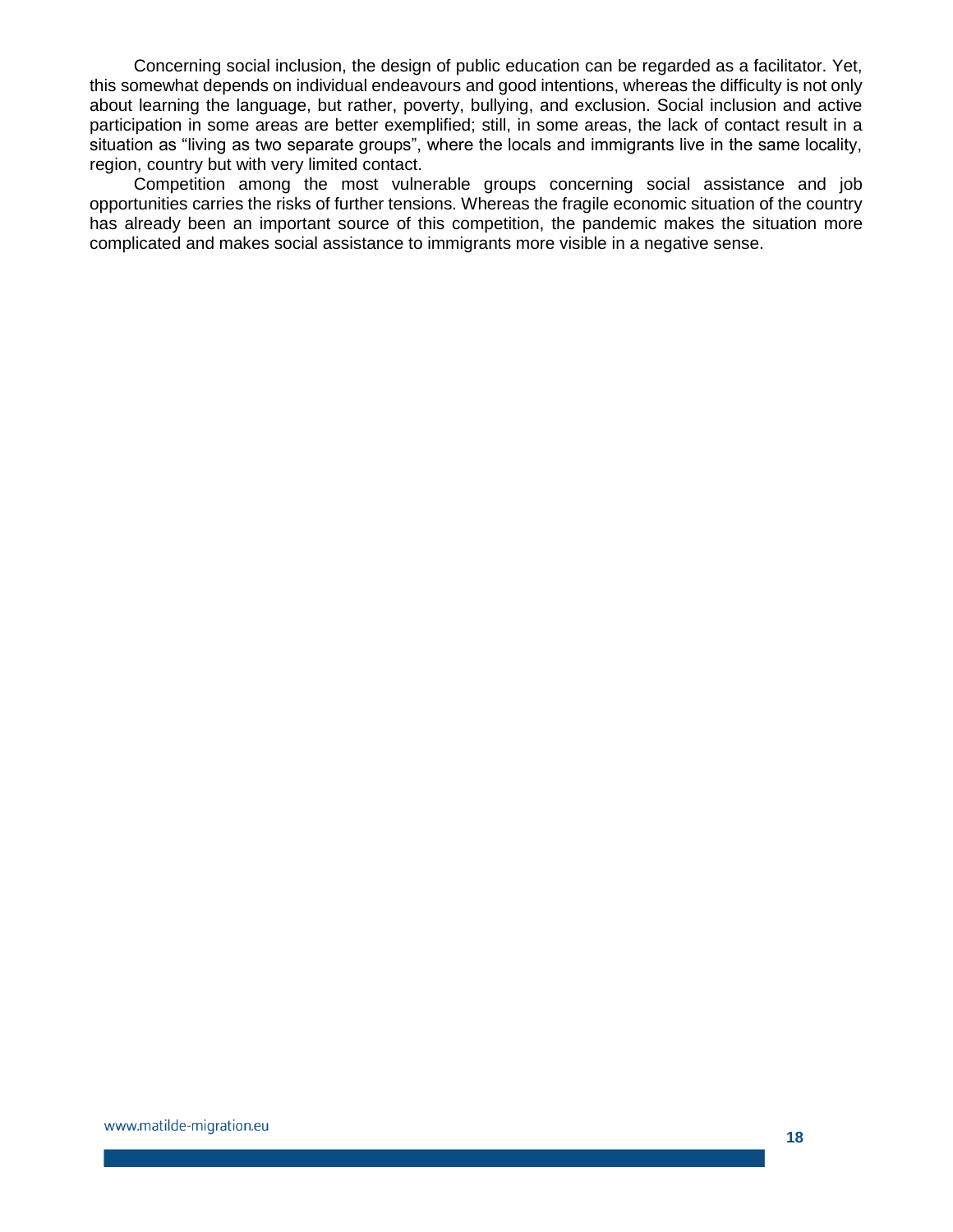#### <span id="page-18-0"></span>BIBLIOGRAPHY

Baglioni S., Caputo M. L., Laine J., Membretti A. (eds.), The impact of social and economic policies on migrants in Europe, MATILDE Deliverable 3.1 and 4.1, January 2021. DOI: 10.5281/zenodo.4483950

Beyazova, A. (2019). Yetişkinliğe Geçiş Dönemindeki Refakatsiz Mültecileri Desteklemek: Türkiye Deneyimi. *Sosyoloji ve Eğitim Çalışmaları Merkezi* (SEÇBİR).

Coşkun, G. B. C., & Uçar, A. Y. (2018). Local Responses to the Syrian Refugee Movement. *Movements*, 4(2), 103–246.

DGMM (Directorate General of Migration Management). (2020). *Gecici koruma guncel verileri*. <https://www.goc.gov.tr/gecici-koruma5638> (latest access: March 30, 2021)

DGMM (Directorate General of Migration Management). (2021). *Temporary Protection*. <https://en.goc.gov.tr/temporary-protection27> (latest access: March 30, 2021).

Dinçer, O. B., Federici, V., Ferris, E., Karaca, S., Kirişci, K., & Çarmıklı, E. Ö. (2013). *Turkey and Syrian Refugees: The Limits of Hospitality*. Brookings and USAK.

Erdoğan, M. M. (2020). *Syrians Barometer-2019: A Framework for Achieving Social Cohesion with Syrians in Turkey*. Orion Kitabevi.

Erdoğan, E & Uyan-Semerci, P. (2018) Fanusta Diyaloglar: Türkiye'de Kutuplaşmanın Boyutları (Dialogues in the Bell Jar: Dimensions of Polarization in Turkey) Istanbul: Istanbul Bilgi University Press.

ESSN Task Force. (2018). Lessons Learned Exercise: Emergency Social Safety Net (ESSN) Task Force Coordination in Turkey. ESSN Task Force Coordination in Turkey.

İçduygu, A. & Kirişci, K. (eds). (2009). *Land of Diverse Migrations: Challenges of Emigration and Immigration in Turkey*, İstanbul: Bilgi University Press, 2009.

Karatay, A., Erdoğan E., Uyan-Semerci, P. & Müderrisoğlu, S. (2016). "Turkey in Between: The Continuing Search for Development". in *The State of Social Progress of Islamic Societies*. Habib Tiliouine, Richard J. Estes (eds.) Springer.

SGDD-ASAM. (2020). *Sectoral Analysis of the Impacts of COVID-19 Pandemic on Refugees Living in Turkey*. Association for Solidarity with Asylum Seekers and Migrants.

Temel, K., & Tüfekçi, U. (2018). *Türkiye'de Göçmen ve Mültecilere Yönelik Sosyal Yardım Politikasında Yapısal Dönüşüm*. I. Uluslararası Göç ve Mülteci Kongresi Bildirileri, Düzce Üniversitesi Yayınları, Vol. 5, 83–100.

The Asylum Information Database (AIDA),

[https://asylumineurope.org/reports/country/turkey/content-temporary-protection/status-and](https://asylumineurope.org/reports/country/turkey/content-temporary-protection/status-and-residence/temporary-protection-identification-document/)[residence/temporary-protection-identification-document/](https://asylumineurope.org/reports/country/turkey/content-temporary-protection/status-and-residence/temporary-protection-identification-document/) (access March 29, 2021)

The Migrant Integration Policy Index (MIPEX). (2020).<https://www.mipex.eu/turkey> (access March 28, 2021).

TUIK. (2019). *Uluslararası Göç İstatistikleri*, 2018. [https://data.tuik.gov.tr/Bulten/Index?p=Uluslararasi-](https://data.tuik.gov.tr/Bulten/Index?p=Uluslararasi-Goc-Istatistikleri-2018-30711)[Goc-Istatistikleri-2018-30711](https://data.tuik.gov.tr/Bulten/Index?p=Uluslararasi-Goc-Istatistikleri-2018-30711) (latest access: March 31, 2021).

Uyan-Semerci, P. & E. Erdoğan. (2016). "Guests to Neighbours: the Difficulty of Naming Syrians in Turkey", *Refugee Watch*, (48), 20-34.

Uyan-Semerci, P. & E. Erdoğan. (2017). "Ben kendim büyüdüm demiyorum-Adana'da mevsimlik tarım işçilerinin çocuklarının yaşam koşullarının iyileştirilmesi" (Improvement of the Living Conditions of Seasonal Migrant Agricultural Workers' Children in Adana). İstanbul Bilgi Üniversitesi, Istanbul.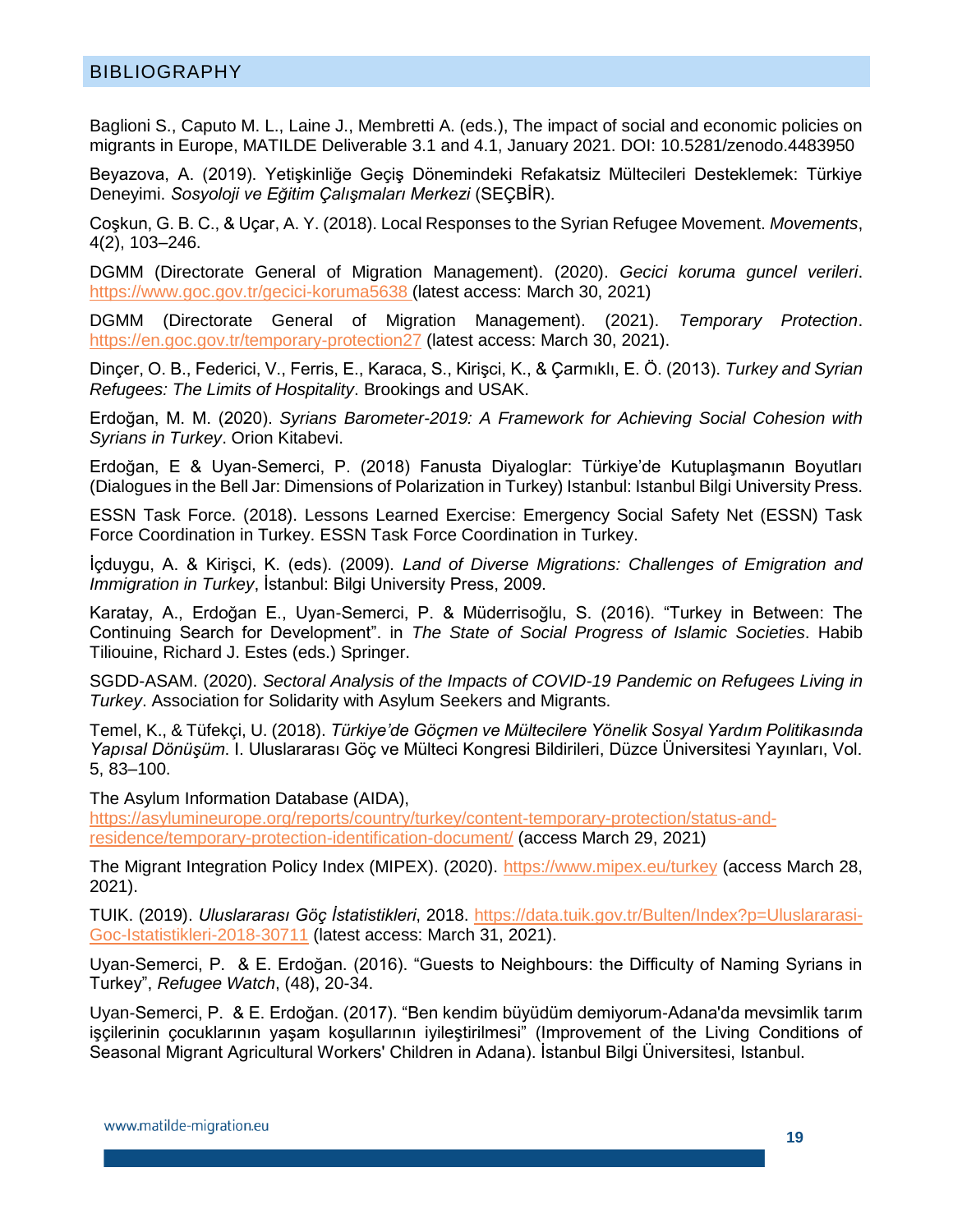Uyan-Semerci, P. & E. Erdoğan. (2018). "Who cannot access education? Difficulties of being a student for children from Syria in Turkey", *Vulnerable Children and Youth Studies*, 13(1), 30-45.

Uyan-Semerci, P. & E. Erdoğan and S. Kavak. (2014). *Mevsimlik Gezici Tarım İşçiliği 2014: Araştırma Raporu* (Seasonal Migrant Agricultural Labour 2014: Research Report). Istanbul: Support to Life Association.

Uyan-Semerci, P. & E. Erdoğan. (2020). "Scapegoats to be "Served Hot": Local Perceptions about Syrians in a Fragile Context, *Journal of Conflict Transformation&Security*, 8(1): 28-53.

Yilmaz, V. (2019). The Emerging Welfare Mix for Syrian Refugees in Turkey: The Interplay between Humanitarian Assistance Programmes and the Turkish Welfare System. *Journal of Social Policy*, 48(4), 721–739.<https://doi.org/10.1017/S0047279418000806>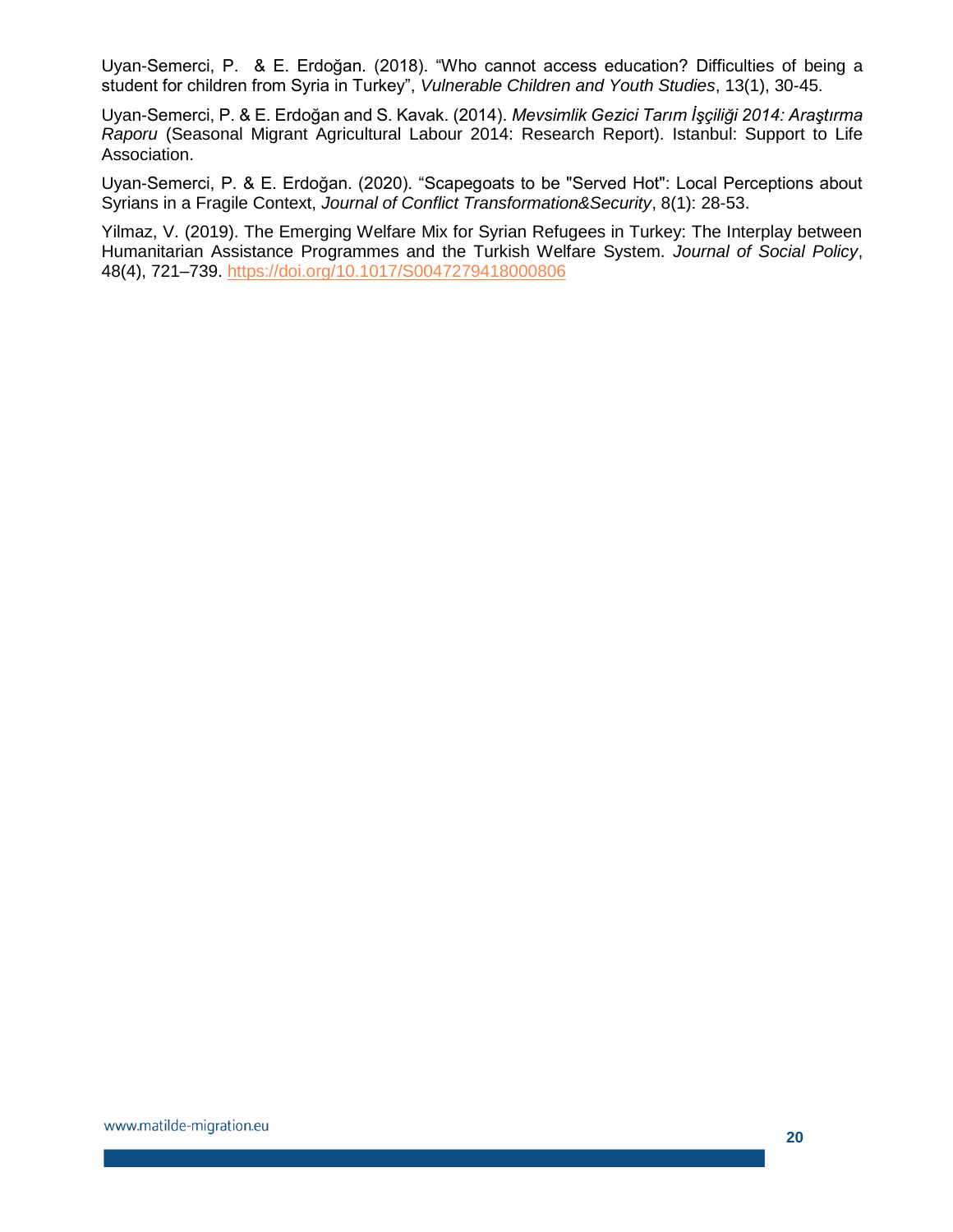## Data Collection / Pseudonimyzed Interviewees

<span id="page-20-0"></span>

| Date of Interview and ID Study code                                 |                      | <b>Policy Level</b> | <b>Nationality</b> | <b>Stakeholder</b><br>type/ Affiliation             | <b>Working position</b>                         |  |  |  |  |
|---------------------------------------------------------------------|----------------------|---------------------|--------------------|-----------------------------------------------------|-------------------------------------------------|--|--|--|--|
| TASK 3.1: DATA COLLECTION (FIRST ROUND INTERVIEWS, OCT-NOV 2020)    |                      |                     |                    |                                                     |                                                 |  |  |  |  |
| Nov 3, 2020                                                         | Informant 1          | Regional            | Turkish            | Provincial<br>Directorate                           | Expert                                          |  |  |  |  |
| Oct 30, 2020                                                        | Informant 2          | Regional            | Turkish            | Metropolitan<br>Municipality                        | Expert                                          |  |  |  |  |
| Nov 13, 2020                                                        | Informant 3a         | National & Regional | Turkish            | International                                       | <b>Field Associate</b>                          |  |  |  |  |
|                                                                     | <b>Informant 3b</b>  |                     | Turkish            | umbrella<br>organization                            | Social Worker                                   |  |  |  |  |
|                                                                     | <b>Informant 3c</b>  |                     | Turkish            |                                                     | <b>Nurse</b>                                    |  |  |  |  |
| Nov 11, 2020                                                        | Informant 4          | National & Regional | Turkish            | <b>INGO</b> providing<br>humanitarian<br>assistance | Programme<br>Coordinator                        |  |  |  |  |
| Nov 11, 2020                                                        | Informant 5          | Local               | Turkish            | Public<br>administration                            | Local Governor                                  |  |  |  |  |
| Nov 11, 2020                                                        | Informant 6          | Local               | Turkish            | Public<br>administration                            | Local Governor                                  |  |  |  |  |
| Nov 11, 2020                                                        | <b>Informant 7</b>   | Local               | Turkish            | Public<br>administration                            | Local Governor                                  |  |  |  |  |
| Nov 12, 2020                                                        | Informant 8          | Regional            | Turkish            | Public<br>administration                            | Department<br>Manager                           |  |  |  |  |
| TASK 3.3: DATA COLLECTION (SECOND ROUND INTERVIEWS, FEB-MARCH 2020) |                      |                     |                    |                                                     |                                                 |  |  |  |  |
| Feb 16, 2021                                                        | Informant 9a         | National & Regional | Turkish            | <b>NGO</b>                                          | <b>Bursa Office</b><br>Director                 |  |  |  |  |
|                                                                     | <b>Informant 9b</b>  |                     | Turkish            |                                                     | <b>Bursa Child</b><br><b>Protection Officer</b> |  |  |  |  |
|                                                                     |                      |                     |                    |                                                     |                                                 |  |  |  |  |
|                                                                     | Informant 9c         |                     | Turkish            |                                                     | Regional<br>Coordination<br>Assistant           |  |  |  |  |
| March 3, 2021                                                       | Informant 10         | National            | Turkish            | <b>NGO</b>                                          | Project Manager                                 |  |  |  |  |
|                                                                     | Informant 11a        |                     | Turkish            |                                                     | Beneficiary<br><b>Relations Officer</b>         |  |  |  |  |
| Feb 25, 2021                                                        | Informant 11b        | Regional            | Turkish            | Asylum and refugee<br>care                          | Livelihood<br>Development<br>Program Officer    |  |  |  |  |
|                                                                     | <b>Informant 11c</b> |                     | Turkish            |                                                     | Protection Program<br>Officer                   |  |  |  |  |